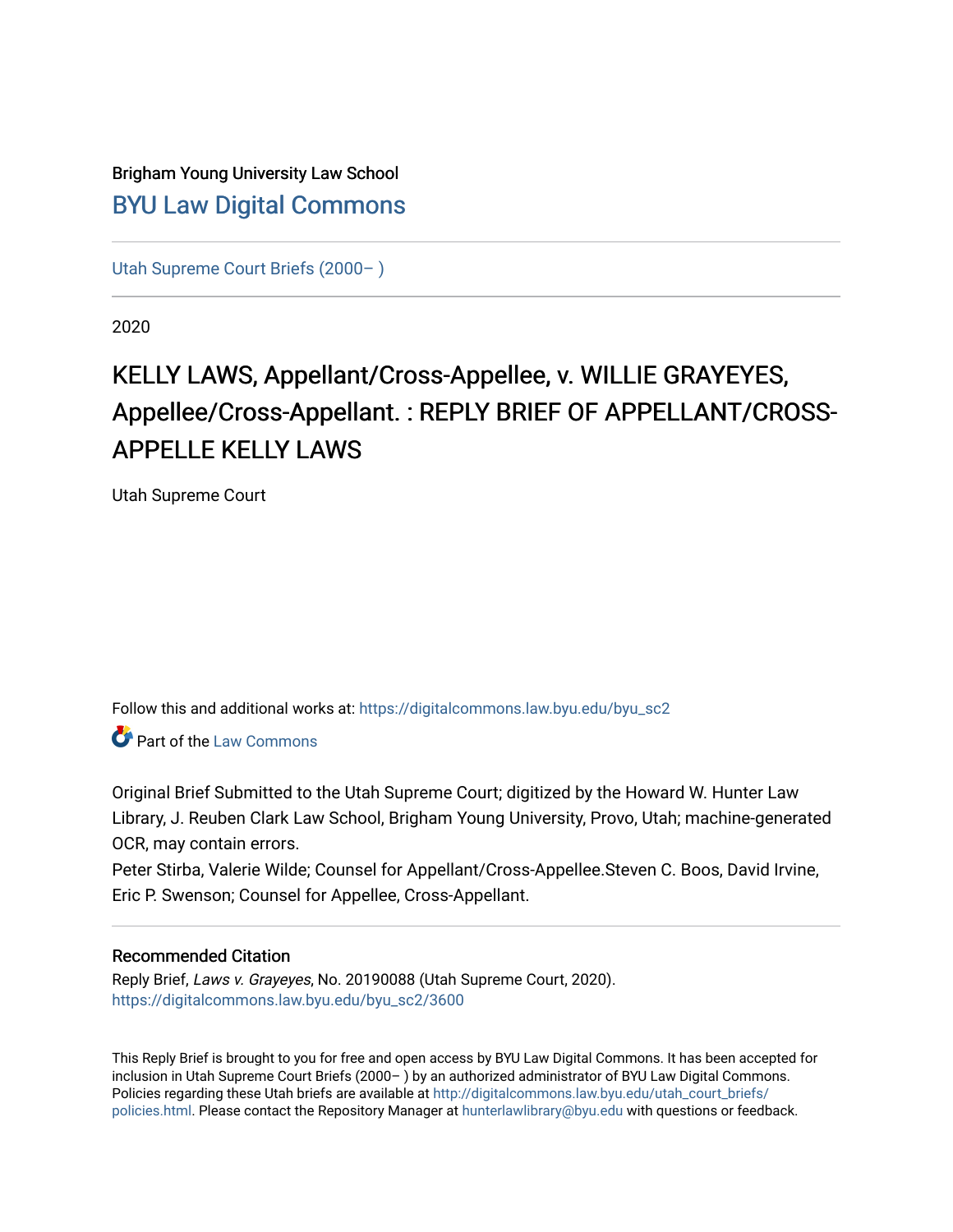# **IN THE UTAH SUPREME COURT**

KELLY LAWS,

Appellant/Cross-Appellee,

v.

WILLIE GRAYEYES,

Appellate Case No. 20190088-SC

District Case No. SJ180700016

Appellee/Cross-Appellant.

# **REPLY BRIEF OF APPELLANT/CROSS-APPELLEE KELLY LAWS**

**Appeal from a Final Judgment of the Honorable Don M. Torgerson, Seventh Judicial District Court, State of Utah**

#### Peter Stirba **STIRBA, P.C.**

215 South State Street, Suite 750 Salt Lake City, UT 84111 Telephone: (801) 362-8300 Fax: (801) 364-8355 Email: Peter@stirba.com

Valerie Wilde (Bar No. 7345) **STIRBA, P.C.**

215 S. State Street, Suite 750 Salt Lake City, Utah 841101 Telephone: (801) 364–8300 Fax: (801) 364–8355 Email: vwilde@stirba.com

*Counsel for Appellant/Cross-Appellee Kelly Laws*

Steven C. Boos **MAYNES, BRADFORD, SHIPPS & SHEFTEL, LLP** 835 East Second Avenue, Suite 123 Durango, CO 81301 Telephone: (970) 247-1755 Email: sboos@mbssllp.com

David Irvine 747 East South Temple Salt Lake City, UT 84102 Telephone: (801) 579-0802 Email: dirvine@aol.com

Eric P. Swenson 1393 East Butler Avenue Salt Lake City, UT 84102 Telephone: (801) 521-5674 Email: e.swenson@comcast.net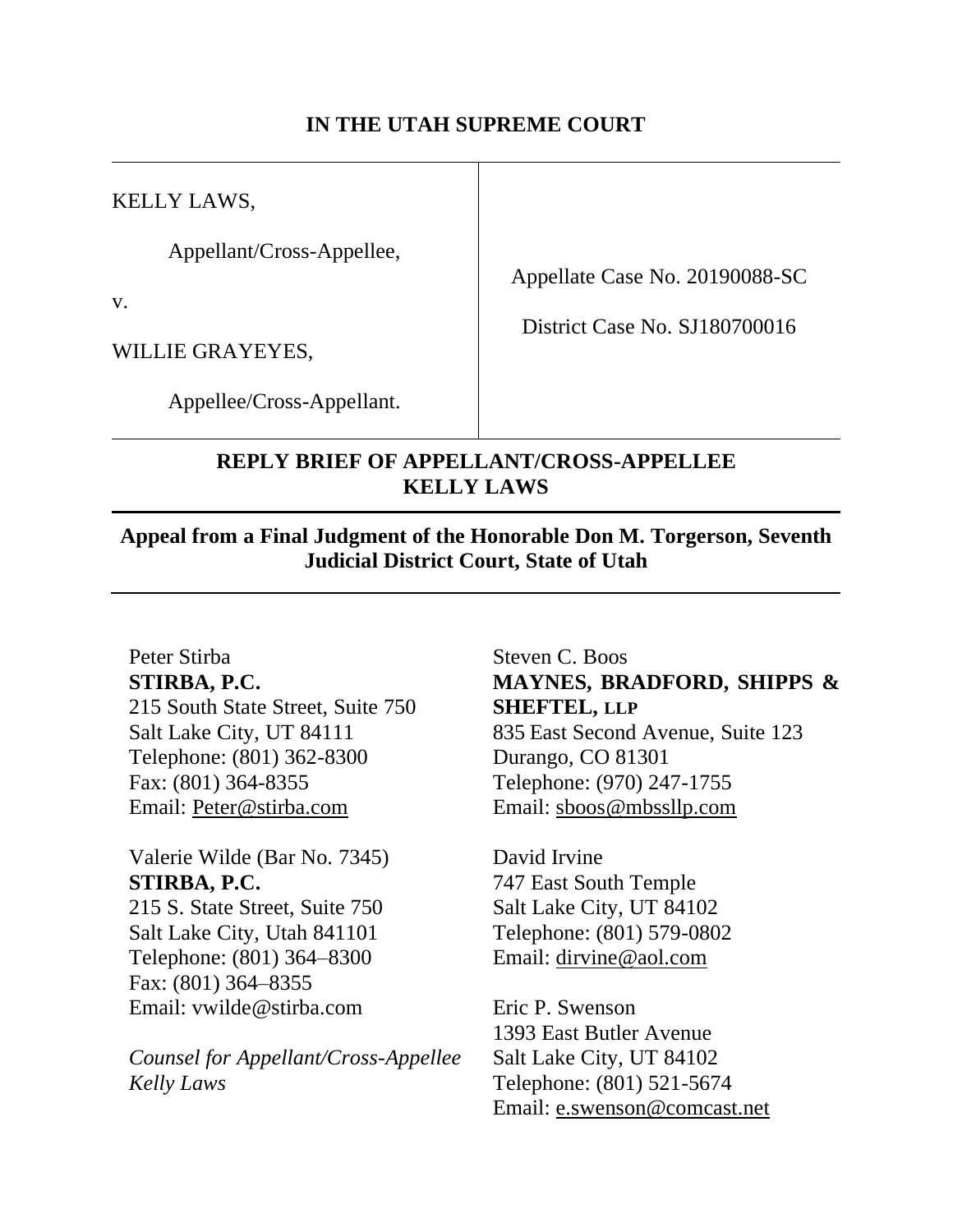Alan L. Smith 1169 East 4020 South Salt Lake City, UT alankaed@aol.com

*Counsel for Appellee/Cross-Appellant Willie Grayeyes*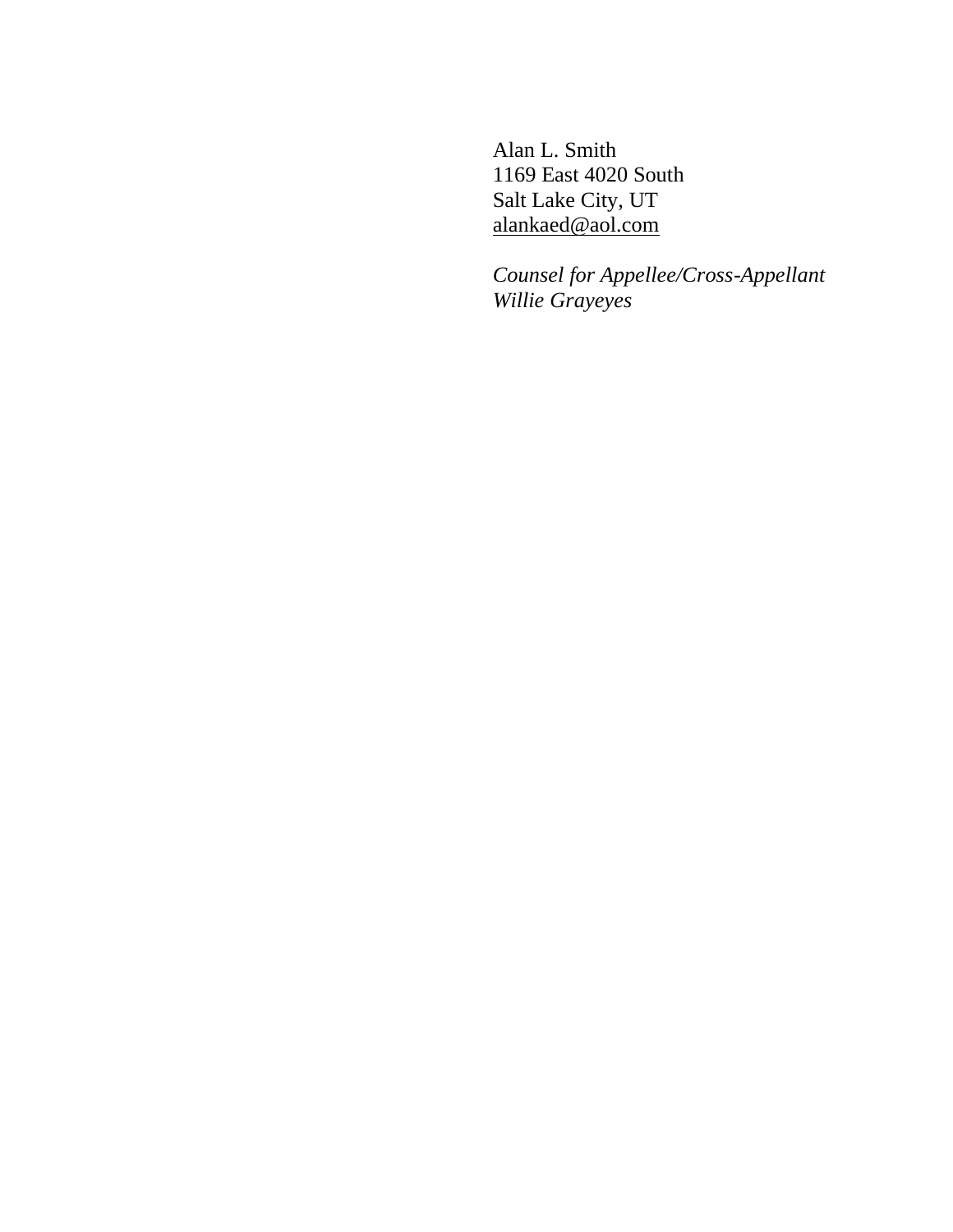# **TABLE OF CONTENTS**

| I.  |             |                                                                                                                                     |  |
|-----|-------------|-------------------------------------------------------------------------------------------------------------------------------------|--|
|     | A.          | LAWS HAS STATUTORY STANDING UNDER UTAH CODE<br>ANN. § 20A-4-403(1)(a) AND MEETS REQUIREMENTS FOR                                    |  |
|     | <b>B.</b>   | THE TRIAL COURT ERRED IN APPLYING LACHES TO AN<br>ELECTION CONTEST, CHALLENGING GREYEYES'                                           |  |
|     | $C_{\cdot}$ | GRAYEYES DOES NOT MEET THE STATUTORILY<br>PRESCRIBED RESIDENCY REQUIREMENTS 17                                                      |  |
|     |             | 1. Failure to marshal the evidence no longer provides sufficient<br>grounds under Utah law for dismissal of an appeal or procedural |  |
|     |             | 2. Grayeyes does not qualify for residence under §17-16-1(1)(b)<br>independently nor does he satisfy the residency requirements of  |  |
|     |             | 3. The trial court erred in barring Deputy Turk's investigative                                                                     |  |
| II. |             | THE TRIAL COURT CORRECTLY DENEID RESPONDENT'S                                                                                       |  |
|     |             |                                                                                                                                     |  |
|     |             |                                                                                                                                     |  |
|     |             |                                                                                                                                     |  |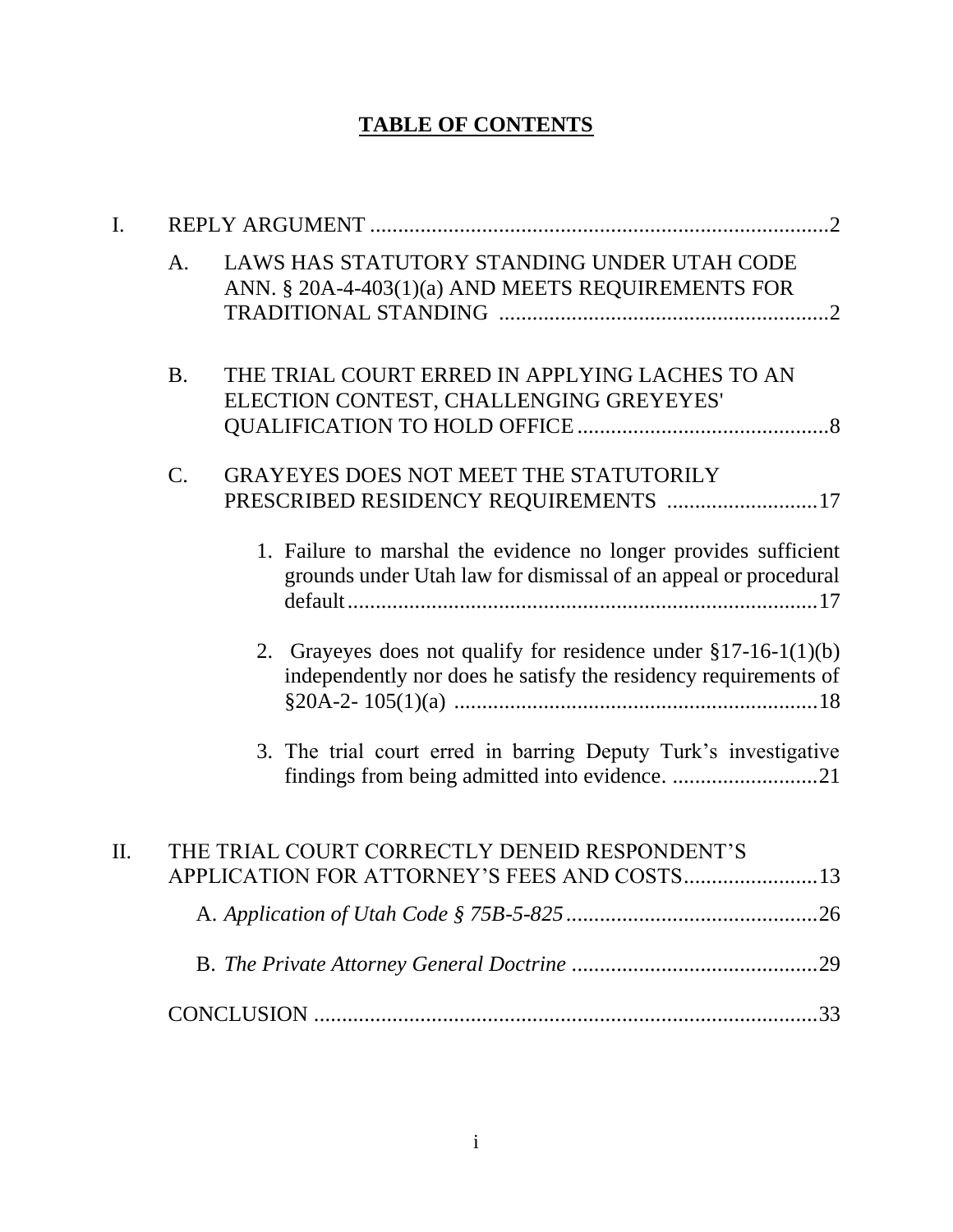# **TABLE OF AUTHORITIES**

# **CASES CITED**

| Browning Debenture Holders' Com. v. DASA Corp., 605 F.2d 35 (2nd Cir. 1978)       |  |
|-----------------------------------------------------------------------------------|--|
|                                                                                   |  |
| Cloud v. Washington City, 212 UT App. 348, 295 P.3d 181 30, 31                    |  |
|                                                                                   |  |
|                                                                                   |  |
|                                                                                   |  |
|                                                                                   |  |
|                                                                                   |  |
| Highlands at Jordanelle, LLC v Wasatch County, 2015 UT App 173, 355 P. 3d         |  |
| Injured Workers Ass'n of Utah v. State, 2016 UT 21, 374 P.3d 14 27, 28            |  |
|                                                                                   |  |
|                                                                                   |  |
|                                                                                   |  |
| F.M.A. Financial Corp. v. Build, Inc., 17 Utah 2d 80, 404 P.2d 670 (Utah 1965). 8 |  |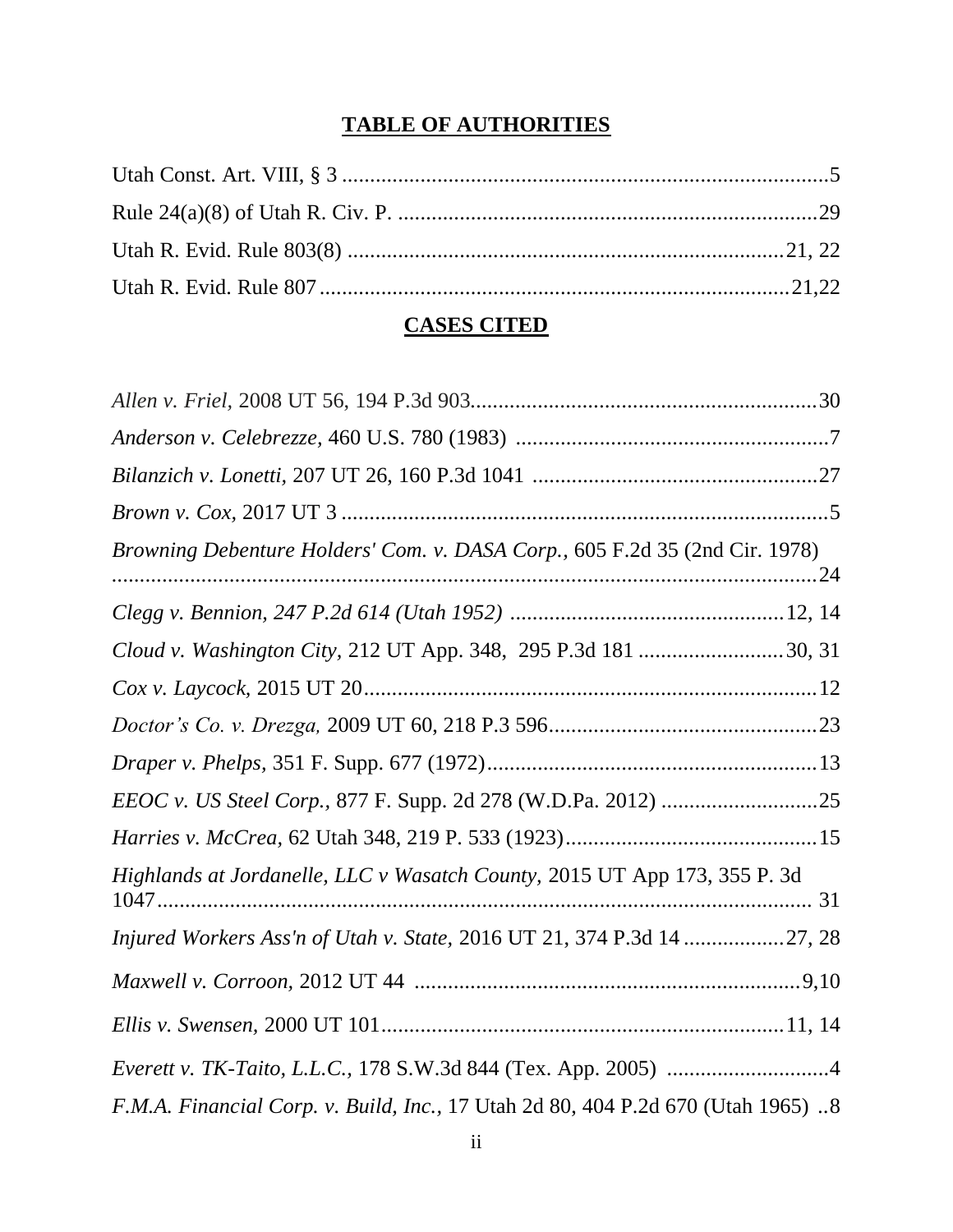| Kearns-Tribune Corp. v. Salt Lake Cty. Comm'n, 2001 UT 55 3                       |
|-----------------------------------------------------------------------------------|
| Merck & Co. v. Gilead Scis., Inc., 139 S. Ct. 797, 202 L. Ed. 2d 572 13           |
| Nat'l Parks & Conservation Ass'n, v. Bd. of State Lands, 869 P.2d 909 (Utah 1993) |
| Opinion of the Justices, Mass.1918, 229 Mass. 601, 119 N.E. 778 10                |
|                                                                                   |
| Press-Enter., Inc. v. Benton Area Sch. Dist., 604 A.2d 1221 (Pa. Commw. Ct.,      |
| Settlers Landing, LLC v. W. Haven Spec. Serv. Dist., 2015 UT App 54, 346 P.3d     |
| Society of Prof'l Journalists v. Bullock, 743 P.2d 1166 (Utah 1987)               |
| Soules v. Kauaians for Nukolii Campaign Committee, 849 F. 2d 1176 (9th Cir.       |
| Specht v. Town of Big Water, 2015 WL 13386978, (Utah Dist. Ct. Aug. 14, 2015)     |
|                                                                                   |
|                                                                                   |
| Stewart v. Utah Pub. Serv. Comm'n, 885 P.2d 759 (Utah 1994) 30, 31                |
|                                                                                   |
| Towerridge, Inc. v. T.A.O., Inc., 111 F.3d 758, (10th Cir. 1997) 24               |
|                                                                                   |
| Wardley Better Homes and Gardens v. Cannon, 2002 UT 99, 61 P.3d 100925, 29        |
| Wash. County Water Conservancy Dist. v. Morgan, 2003 UT 583, 4                    |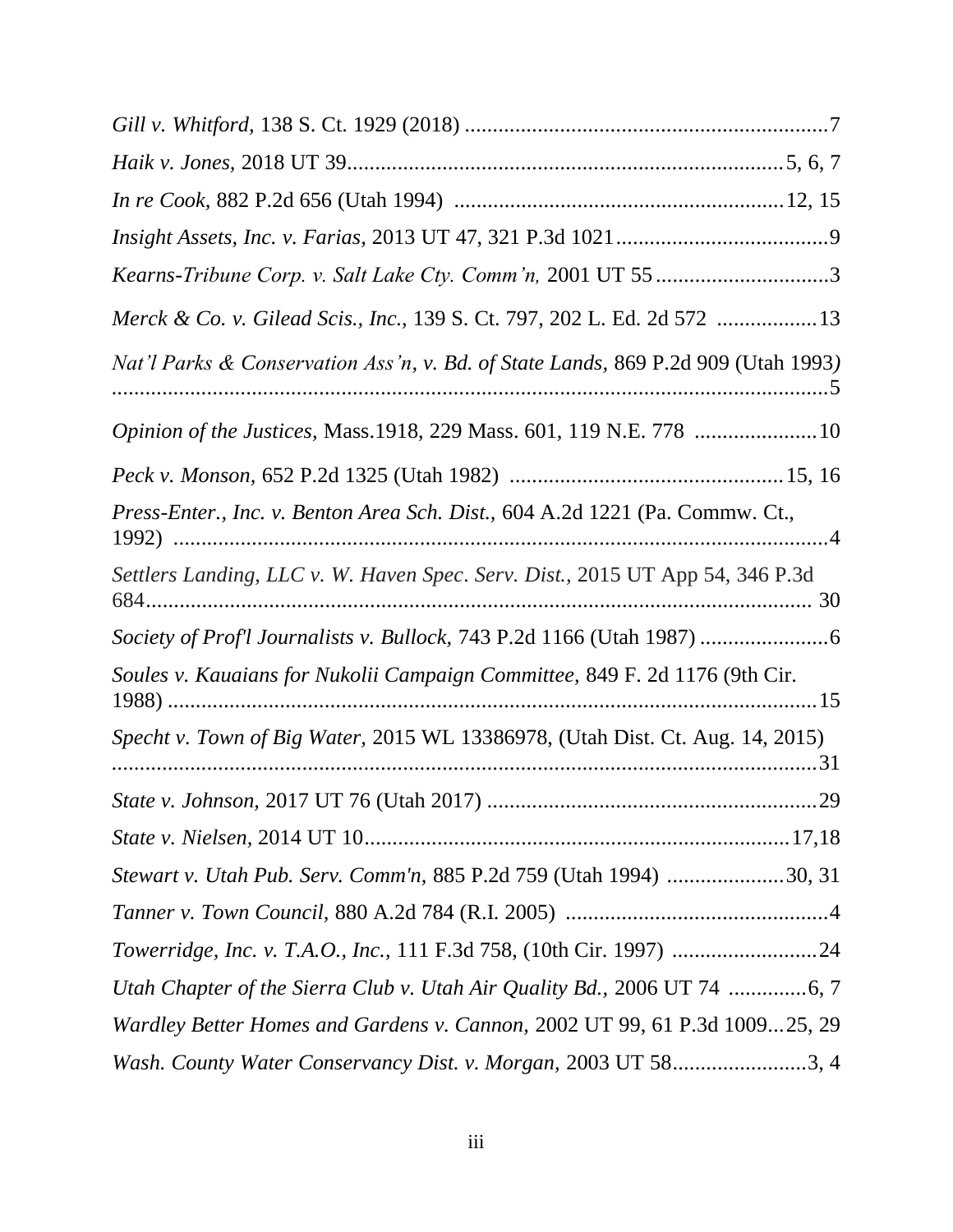# **STATUTES**

# **OTHER AUTHORITIES**

M. Brinkley Morse, Attorneys' Fees -Nemeroff v. Abelson and the Bad Faith Exception to the American Rule, 58 Tul. L. Rev. 1519, 1524-26 (1984). .............24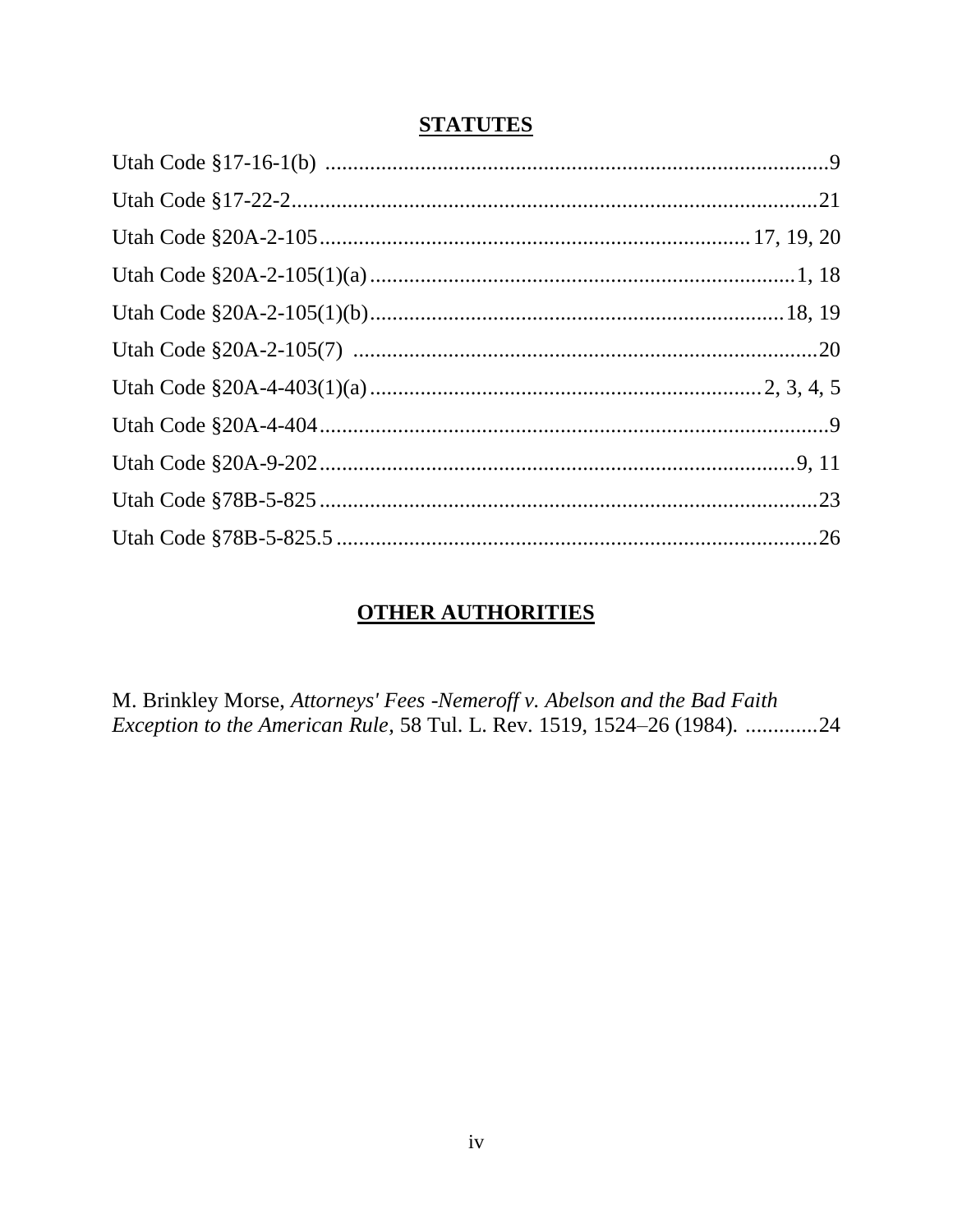Appellant and Cross-appellee, Kelly Laws, by and through his undersigned counsel, STIRBA, P.C., hereby responds to Appellee and Cross-Appellant's Opening Brief as follows:

#### **INTRODUCTION**

In this brief, appellee and cross-appellant, Willie Grayeyes will be referred to as ("Grayeyes") and appellant and cross-appellee Kelly Laws will be referred to as ("Laws"). The Utah Seventh Judicial District Court will be referred to as ("lower court"). Citations to the Record on Appeal are delineated as ("[R. *page number*]").

In reply to Grayeyes principle brief, much of the focus of the arguments concerns the statutory construction for determining a residency and Grayeyes eligibility to be a candidate and elected as a San Juan County Commissioner. A person resides in Utah if "(i) a person's principle place of residence is within Utah; and the person has a present intention to maintain the principle place of residence permanently or indefinitely." § 20A-2-105(3)(a). A person's principle place of residence "is the single location where a persons' habitation is fixed and to which, whenever a person is absent the person has the intention of returning." §20A-2- 105(1)(a). The controversy between the parties all revolves around the construction of the aforesaid statutory language. Laws argued extensively in his opening brief that the trial court misinterpreted and misconstrued the statutory language. Much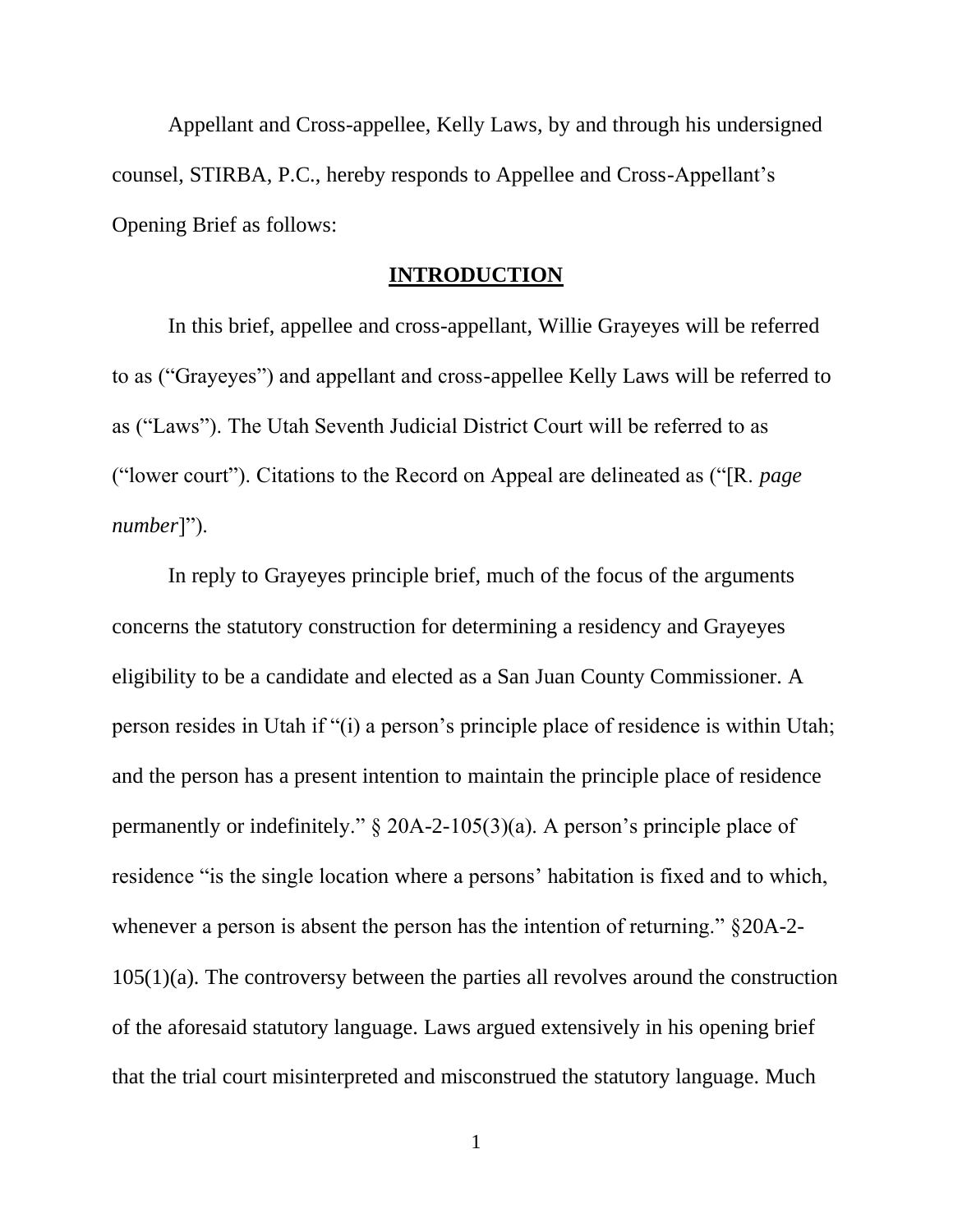of the reply brief is argument about why the trial court erred in its interpretation, and why the interpretation by Grayeyes is not consistent with the statutory language.

Grayeyes has also filed a cross-appeal concerning the court's denial of his application for attorneys' fees and costs. The opposition addressed by Laws not only the fact that Grayeyes is not entitled to any attorneys' fees under any theory advanced in his opening brief, but also that his assertion of entitlement under the private attorney general doctrine either has been waived or has no application because he is not a party plaintiff and is not in a position to be awarded attorneys' fees functioning as a private attorney general.

#### **I. REPLY ARGUMENT**

# **A. LAWS HAS STATUTORY STANDING UNDER UTAH CODE ANN. § 20A-4-403(1)(a) AND MEETS REQUIREMENTS FOR TRADITIONAL STANDING**

Laws has standing as a "registered voter" under  $\S20A-4-403(1)(a)$ , which expressly authorizes an individual who meets the statutory requirement to contest "the right of any person declared elected to any office by filing a verified written complaint with the district court of the county in which he resides…" §20A-4- 403(1)(a). Grayeyes argues that Laws's demonstration of standing under §20A-4- 403(1)(a) is insufficient because statutory standing is only a threshold requirement and additionally constitutional standing must also be shown. The statutory standing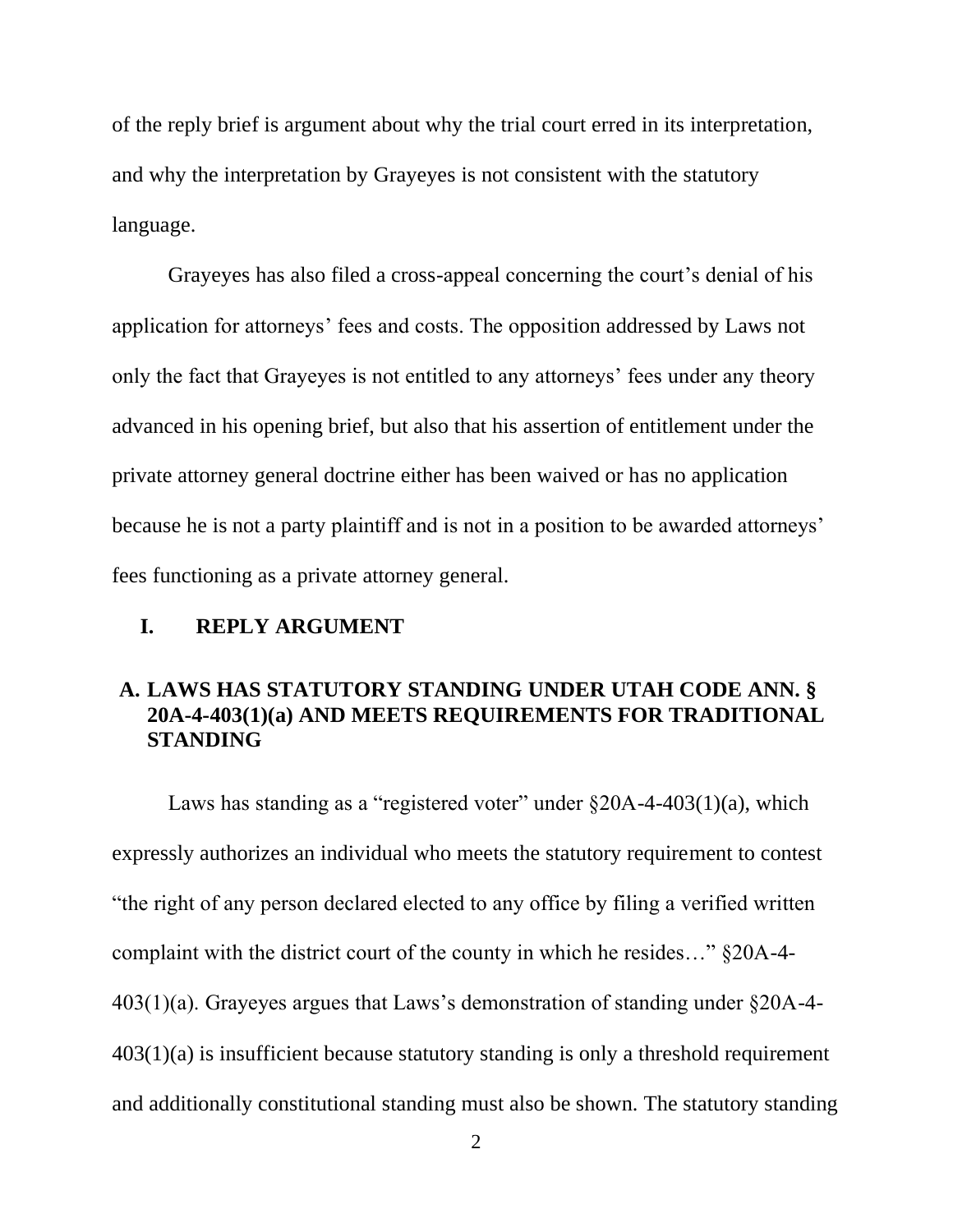granted to Laws through §20A-4-403(1)(a) should be sufficient for his claims to be properly adjudicated before this court, but Laws also meets the traditional standing requirements.

Determinations of whether an individual has statutory standing have been reviewed by this Court for correctness through the lens of statutory interpretation. *Wash. County Water Conservancy Dist. v. Morgan*, 2003 UT 58, ¶ 7 (Utah December 23, 2003). Notably, when interpreting statutes, this Court "gives effect to the legislative intent, as evidenced by the plain language, in light of the purpose the statute was meant to achieve." *Kearns-Tribune Corp. v. Salt Lake Cty. Comm'n*, 2001 UT 55, ¶ 14.

In addition to the plain reading of the statute, Judge Torgerson, in his June 2019 ruling, interpreted it to determine that Laws had statutory standing. [R. 2375].

[Laws's] claim was based on a reasonable interpretation of the statute. Utah Code § 20 A-4-403(1)(a) explicitly authorizes a 'registered voter' to contest the result of an election by filing a complaint within 40 days after the canvass. As a registered voter, Laws had standing, and his complaint was timely. He also alleged grounds under Section 20 A-4-402(1)(g)—that Grayeyes was not a resident of San Juan County, a continuing requirement to be eligible for office. *Id* at [R. 2376].

In *Washington County Water Conservancy District*, this Court stated that

"…a plaintiff who has not been granted standing to sue by statute must either show that he has or would suffer a 'distinct and palpable injury that gives rise to a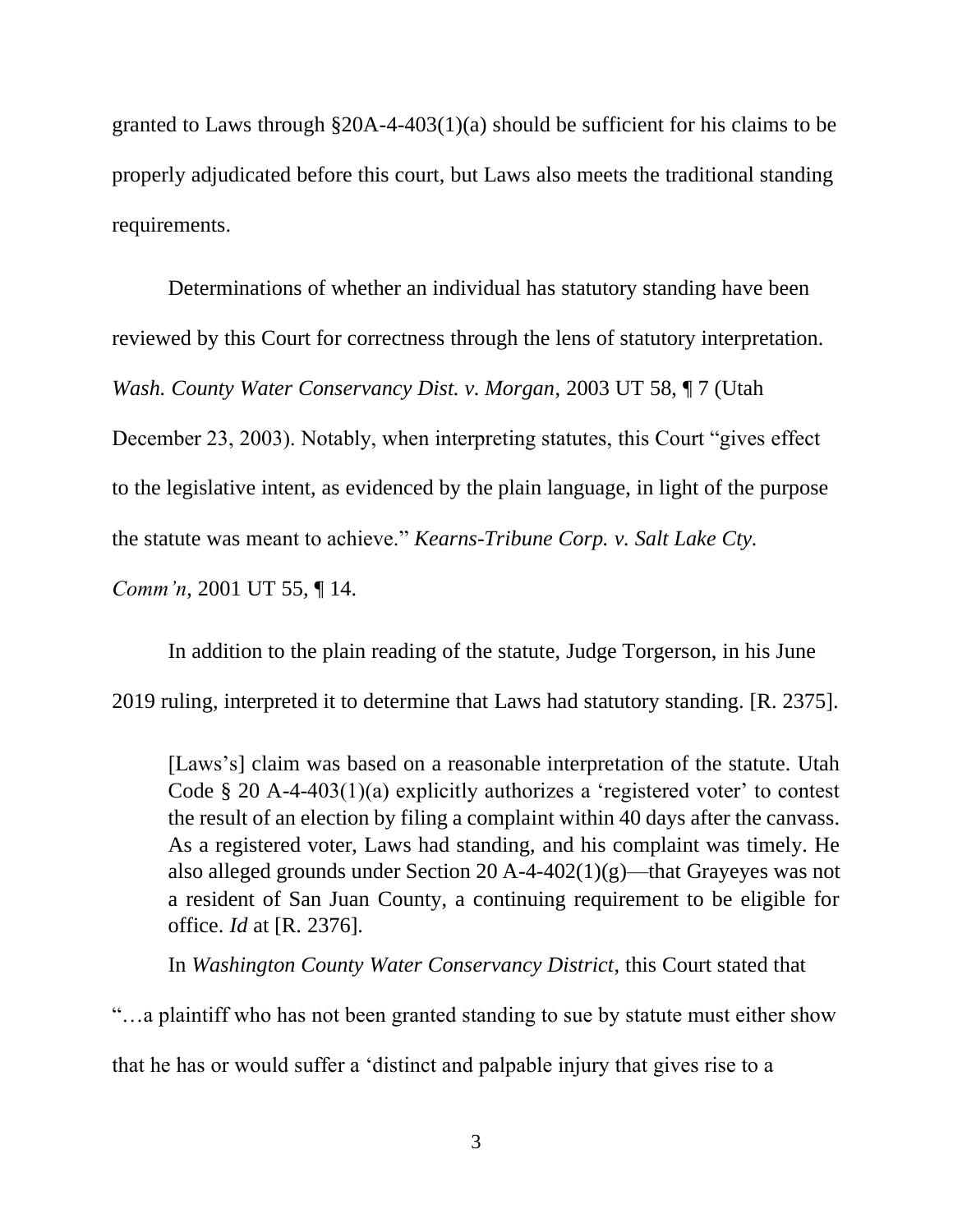personal stake in the outcome' of the case or meet one of the two exceptions…" *Wash. County Water*, 2003 UT 58,  $\P$  17. In this case statutory standing was denied due to a lack of an express grant of authority contained within the statute. *Id* at ¶ 9.

The factual circumstances of Laws's case are distinguishable from *Washington County Water Conservancy District* because §20A-4-403(1)(a) contains an express grant of authority resulting in statutory standing. Grayeyes alleges that both statutory standing and traditional standing must be satisfied in order to meet Utah's legal requirements for standing. (Grayeyes Opening Brief, pg. 22). Grayeyes's conclusion is not entirely consistent with this Court's opinion in *Washington County Water Conservancy District*, the language of that opinion seems to indicate that in the absence of statutory standing, traditional standing or one of its exceptions must be met, not both.<sup>1</sup> Under this reading, the express grant of standing in § 20A-4-403(1)(a) is sufficiently provides Laws with standing to have his claim adjudicated.

<sup>&</sup>lt;sup>1</sup> The notion that a statutory grant of authority alone is enough to satisfy traditional standing requirements is supported by various courts. *E.g.*, *Press-Enter., Inc. v. Benton Area Sch. Dist.*, 604 A.2d 1221, 1223 (Pa. Commw. Ct., 1992) (stating "traditional standing requirements are applicable only where a specific statutory provision for standing is lacking."). *Everett v. TK-Taito, L.L.C.*, 178 S.W.3d 844, 850 (Tex. App. 2005) (stating "[t]he common law standing rules apply except where standing is statutorily conferred."). *Tanner v. Town Council*, 880 A.2d 784, 792 (R.I. 2005) (stating, "[a] party acquires standing either by suffering an injury in fact or as the beneficiary of express statutory authority granting standing.").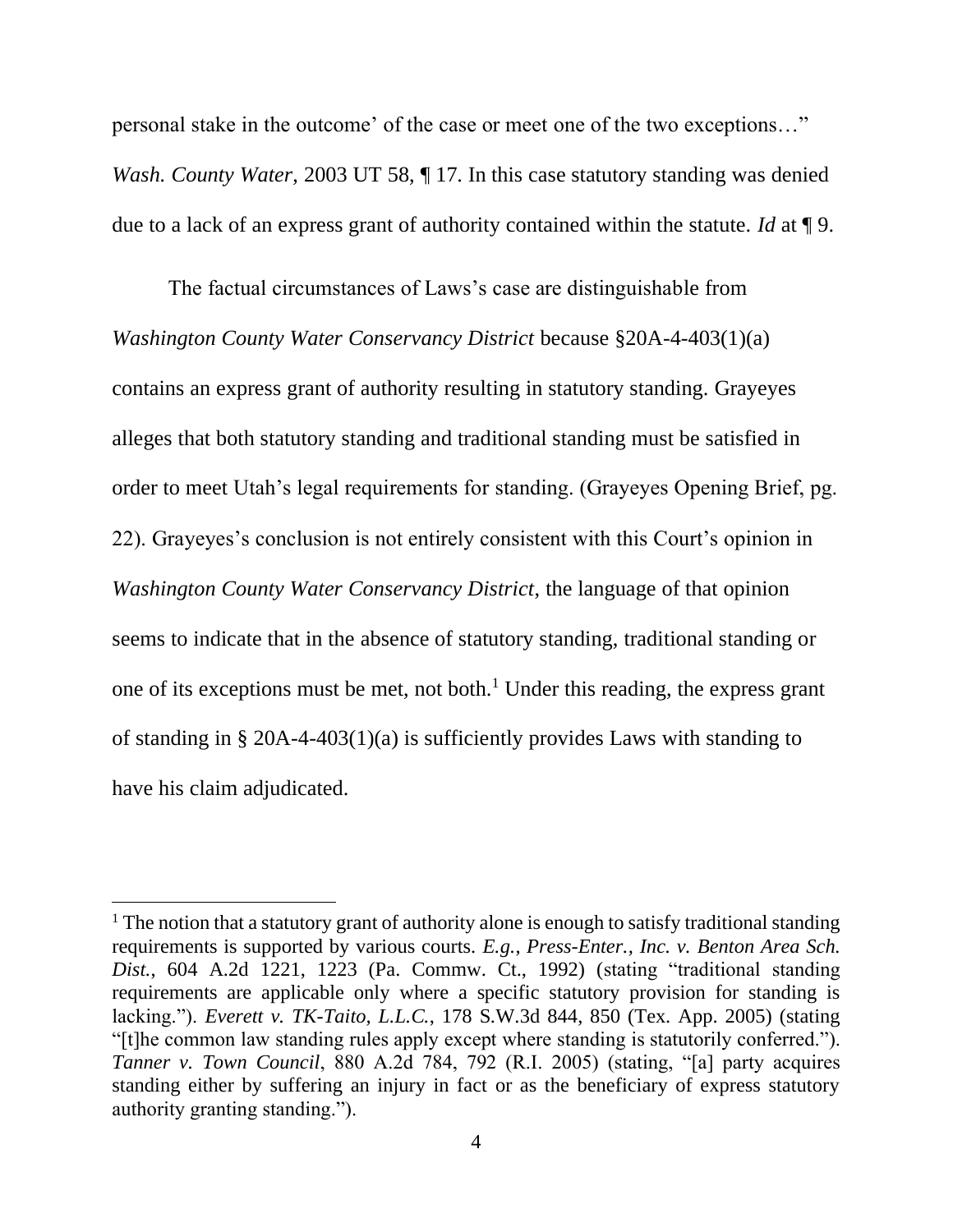Additionally, Grayeyes misconstrues the holdings of several cases in support of the notion that both statutory standing and traditional standing are required under Utah law. Grayeyes argues that the "legislature, by statute, may not expand Utah Supreme Court's appellate jurisdiction." (Grayeyes Opening Brief, footnote 2, pg. 22). Grayeyes cites *Brown v. Cox*, 2017 UT 3 ¶¶ 12-14 in support of this claim.<sup>2</sup> The court in *Brown*, held that the legislature lacks authority to expand the Utah Supreme Court's *original jurisdiction* by statute, but indicates that "[t]he Utah Constitution provides that the court possesses 'appellate jurisdiction over…matters to be exercised as provided by statute.'" *Id* at ¶ 13 (citing Utah Const. art. VIII, § 3).

Regardless of whether statutory standing is sufficient for this court to adjudicate Laws's claim alone, Laws also meets traditional standing requirements. To meet standing requirements a plaintiff is required "to show some distinct and palpable injury that gives rise to a personal stake in the outcome of the dispute." *Nat'l Parks & conservation Ass'n, v. Bd. of State Lands*, 869 P.2d 909 (Utah 1993). Demonstration of a "particularized injury" is regarded as the "traditional"

<sup>2</sup> In addition to *Brown v. Cox*, 2017 UT 3, ¶¶ 12-14, Grayeyes cites *Haik v. Jones*, 2018 UT 39,  $\P$  17-22 as support for analyzing statutory standing under constitutional standing requirements when the statutory language notes that a cause of action may be brought by a "person aggrieved". The statutory language of §20A-4-403(1)(a) does not include a requirement that the claimant be "aggrieved," but rather requires only registered voter status to meet the requirement for standing and is thus distinguishable from the case at hand.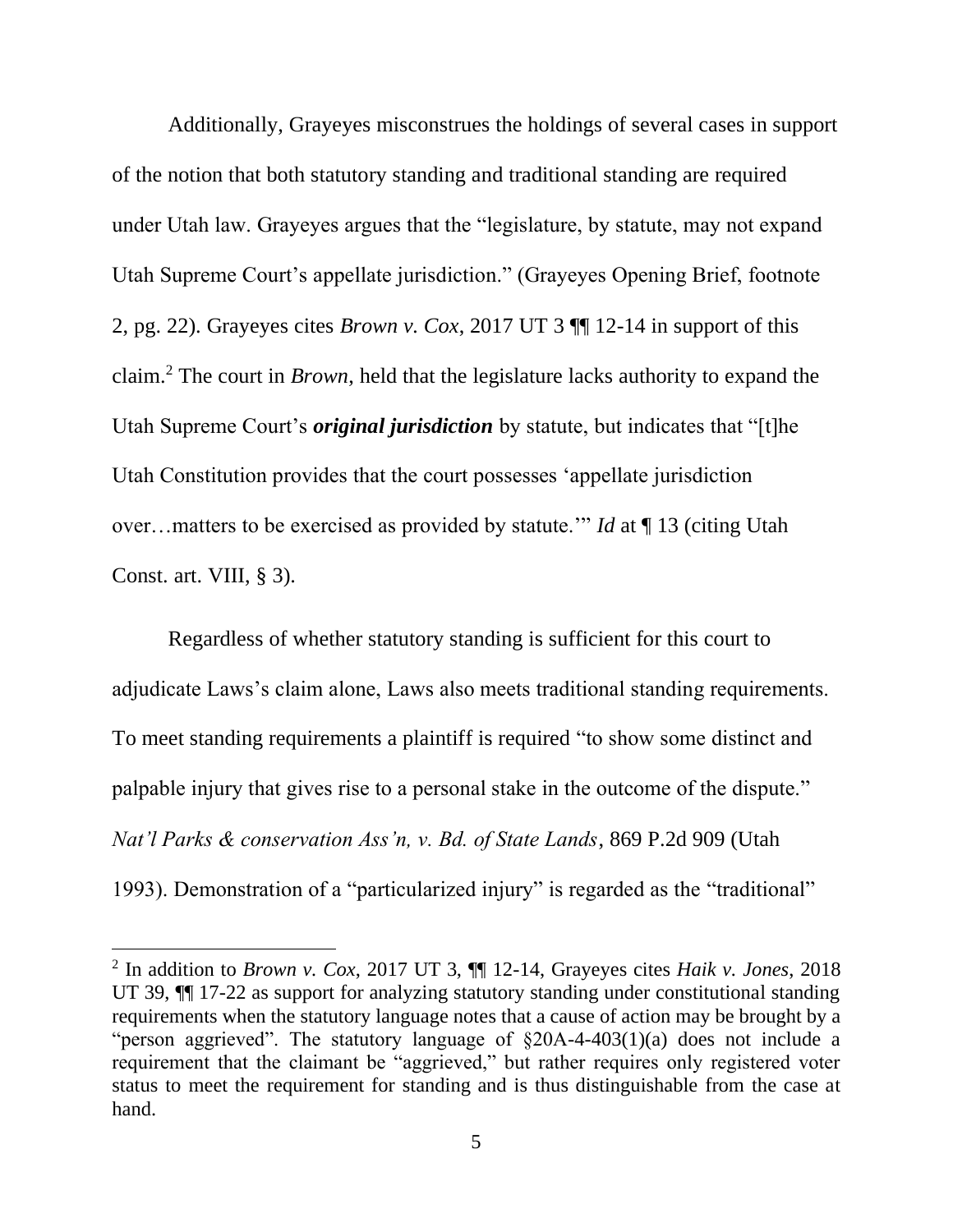standing test. *Society of Prof'l Journalists v. Bullock*, 743 P.2d 1166, 1170 (Utah 1987).

In *Utah Chapter of the Sierra Club v. Utah Air Quality Bd.*, the court held that two individual members of the Sierra Club ("members") had standing because they "identified personal adverse effects, sufficient causation, and redressability." *Utah Chapter of the Sierra Club v. Utah Air Quality Bd.*, 2006 UT 74, ¶ 21 (Utah Nov. 21, 2006). Plaintiffs aimed to stop the construction of a power plant near their community. *Id* at ¶ 2. Despite "potential injuries to other persons" who live in the area and are similarly situated, the court held that the members had standing because they identified a "personal stake in the outcome of the dispute." *Id* at ¶ 23.

Alternatively, in *Haik v. Jones*, the court denied standing on grounds that the plaintiff being "…a landowner in the valley from which the water is to be appropriated…" was not a particularized injury. *Haik v. Jones*, 2018 UT 39, ¶ 20 (Utah August 7, 2018). "…Haik argues that because he receives (or wants to receive) water from the City, he has an interest in how the City manages that water and standing to challenge the City's decision. Haik's injury could hardly be 'particularized' if any person who receives water from the City could assert it." *Id*.

The United States Supreme Court discusses "…the right of qualified voters, regardless of their political persuasion, to cast their votes effectively" noting that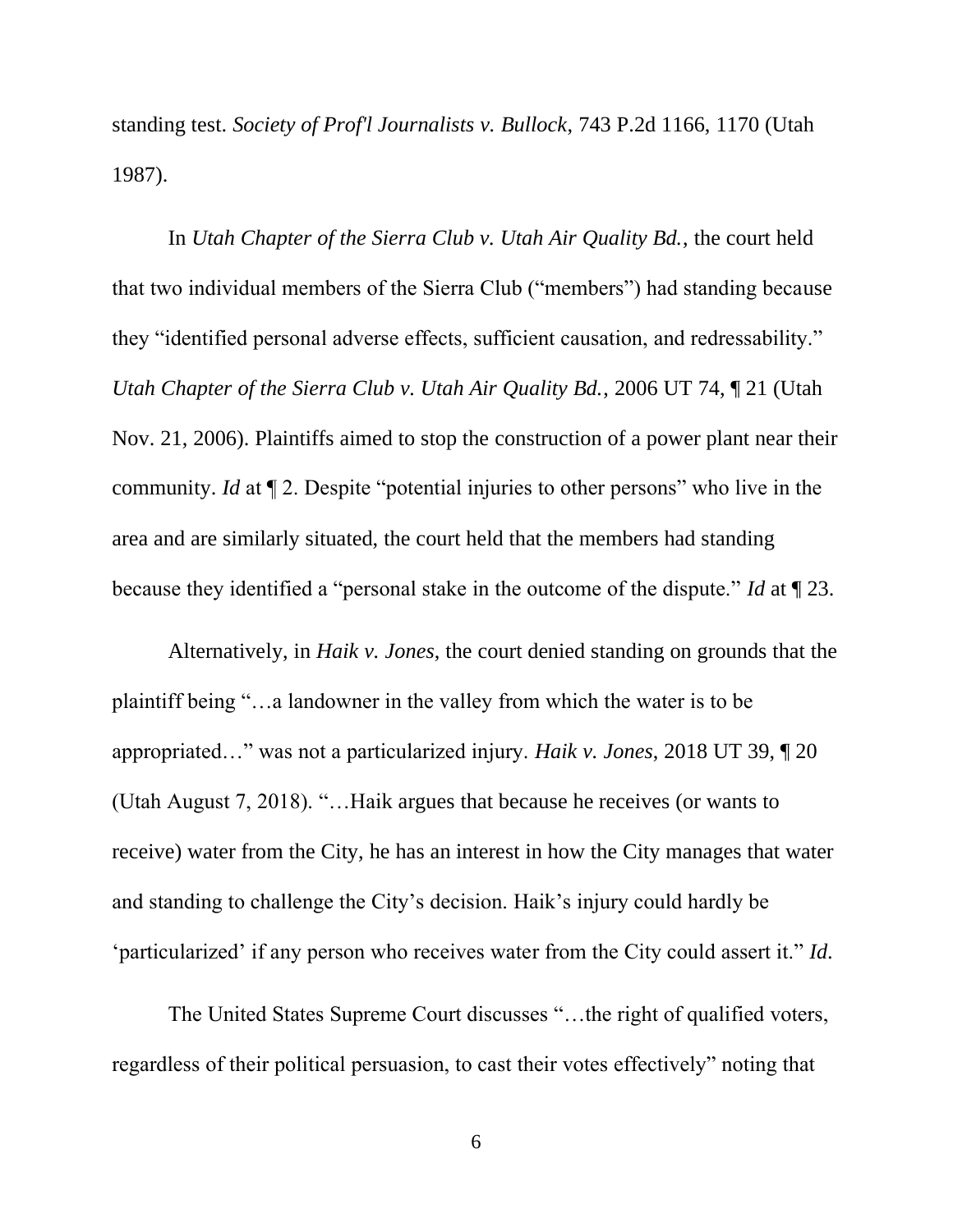this right ranks "among our most precious freedoms." *Anderson v. Celebrezze*, 460 U.S. 780, 787 (1983). Additionally, the court discusses state enacted election codes, explaining that the provisions contained therein may govern "registration and qualifications of voters, the selection and eligibility of candidates, or the voting process itself, inevitably affects – at least to some degree – the individual's right to vote." *Id* at 788.

Similarly, the United States Supreme Court stated in *Gill v. Whitford*, "a person's right to vote is individual and personal in nature. Thus, voters who allege facts showing disadvantage to themselves as individuals have standing to sue to remedy that disadvantage." *Gill v. Whitford*, 138 S. Ct. 1929 (2018).

The factual reality of Laws's case is more analogous to the individual members in *Utah Chapter of the Sierra Club v. Utah Air Quality Bd.* compared to the landowner in *Haik v. Jones*. The effect of being represented by an unqualified candidate serving in a political office unlawfully, creates a concrete and particularized injury to Laws as a registered voter in San Juan County. Despite the potential injury to all voters in San Juan County, given this Court's ruling in *Utah Chapter of the Sierra Club v. Utah Air Quality Bd*., the injury Laws faces is being represented by an unqualified, and, therefore, unlawful County Commissioner despite his constitutional right to participate effectively in lawful elections.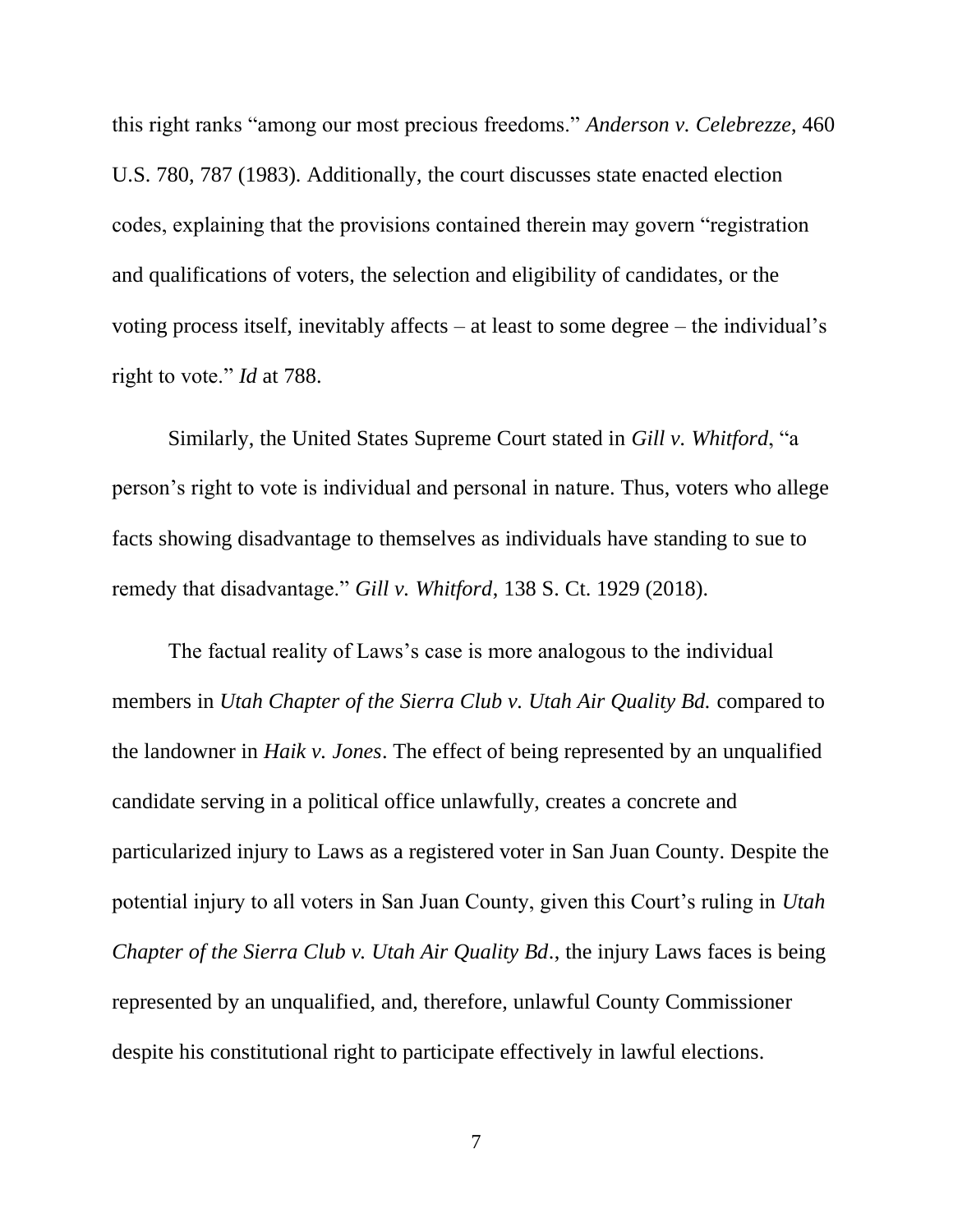As discussed in *Anderson*, the provisions relevant to this case contained within Utah's election code aim to regulate the eligibility of candidates. These regulations affect the individual right to vote of each citizen of San Juan County. Additionally, Laws can show a concrete particularized injury to his right to vote effectively in an election within his county because his right to choose between eligible and qualified candidates has been impaired. Grayeyes was an unqualified candidate who is now an unqualified County Commissioner, and the only evidence provided was by Laws indicating that the place of residence Grayeyes declared to be his is in fact the place of residence of Harrison Ross. The right to vote and the exercise of that right is personal to Laws, uniquely and solely. Having a candidate that is ineligible to serve in that office elected impairs and dilutes Laws's constitutional right to participate in a regular and properly constituted election.

### **B. THE TRIAL COURT ERRED IN APPLYING LACHES TO AN ELECTION CONTEST, CHALLENGING GREYEYES' QUALIFICATION TO HOLD OFFICE.**

The equitable doctrine of laches is founded upon considerations of time and injury. Laches in legal significance is not mere delay, but delay that works a disadvantage to another. Laches is designed to shelter a prejudiced defendant from the difficulties of litigating meritorious claims after an unexplained delay. *F.M.A. Financial Corp. v. Build, Inc., 17 Utah 2d 80, 404 P.2d 670, 672 (Utah 1965),* referring to "the practically invariable rule that laches cannot be a defense before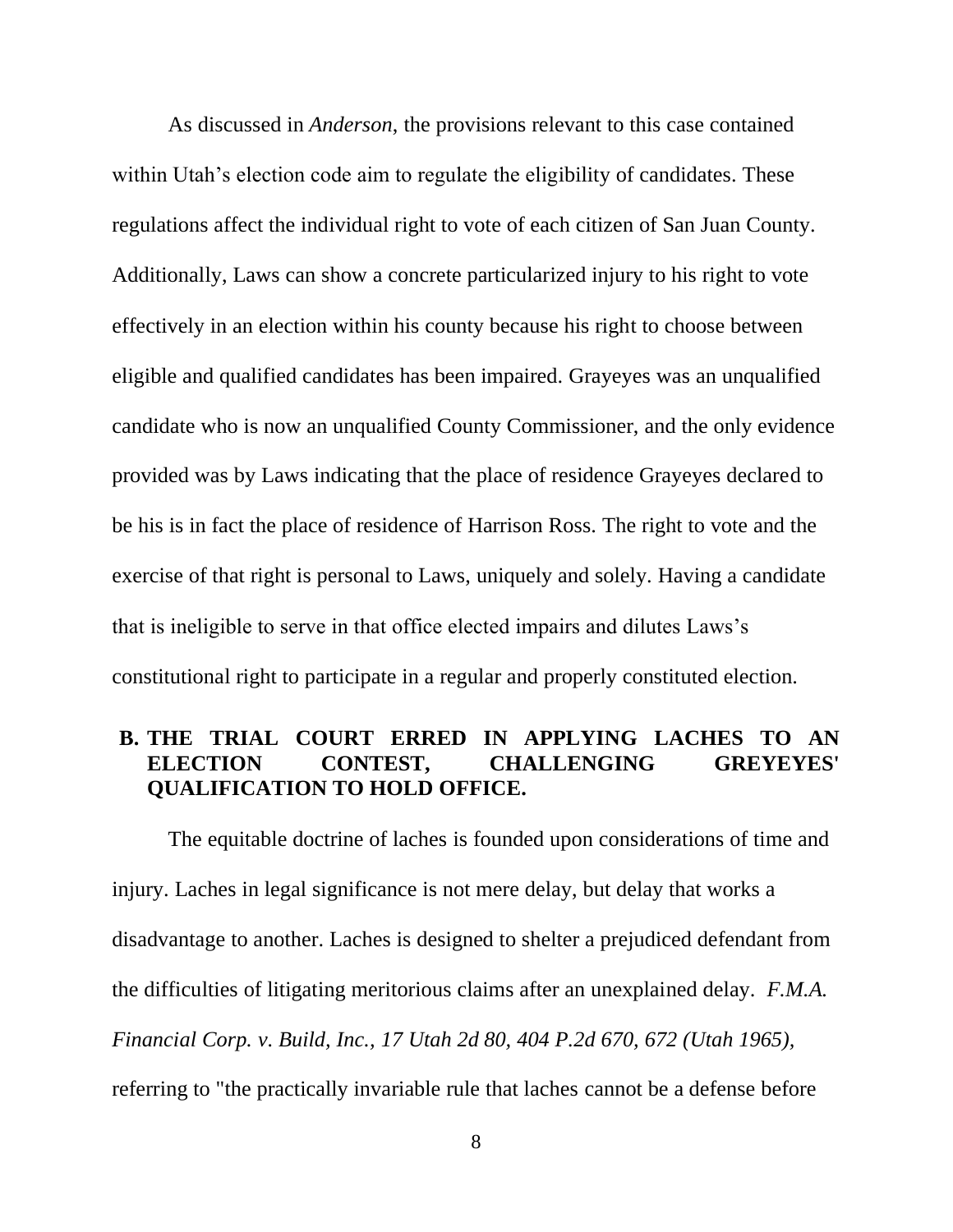the statutory limitation has expired," and *Insight Assets, Inc. v. Farias, 2013 UT 47, ¶ 18, 321 P.3d 1021,* holding that "that rule is not absolute."

It is undisputed that Laws' petition contesting the election was filed within the forty-day statutory period for contesting an election<sup>3</sup>. The timeliness of Laws' petition was also acknowledged by the trial court. [R.1680] However, in finding Laws' petition contesting the election was "unreasonably" delayed, the trial court relied upon Laws' ability to challenge Greyeyes' qualification to hold office when he declared his candidacy. Notably, the trial court never found prejudice or disadvantage to Greyeyes, but instead couched the basis for an "unreasonable delay" on the delays impact to voters and the election process. This is because Greyeyes cannot be prejudiced by a challenge to his qualification to hold office. Utah's legislature found the right to challenge a candidate's qualifications to hold office significant enough to permit such challenges to occur pre-election<sup>4</sup>, postelection<sup>5</sup>, and after the candidate takes office<sup>6</sup>. A qualification provision to hold office is distinctly different from procedural rules to hold office.

When the Utah Election Code speaks to a person's eligibility for office, it is best understood to address general prerequisites to serve in an office. *Maxwell v.* 

<sup>3</sup> Utah Code §20A-4-404

<sup>4</sup> Utah Code §20A-9-202

<sup>5</sup> Utah Code §20A-4-404

 $6$  Utah Code  $$17-16-1(b)$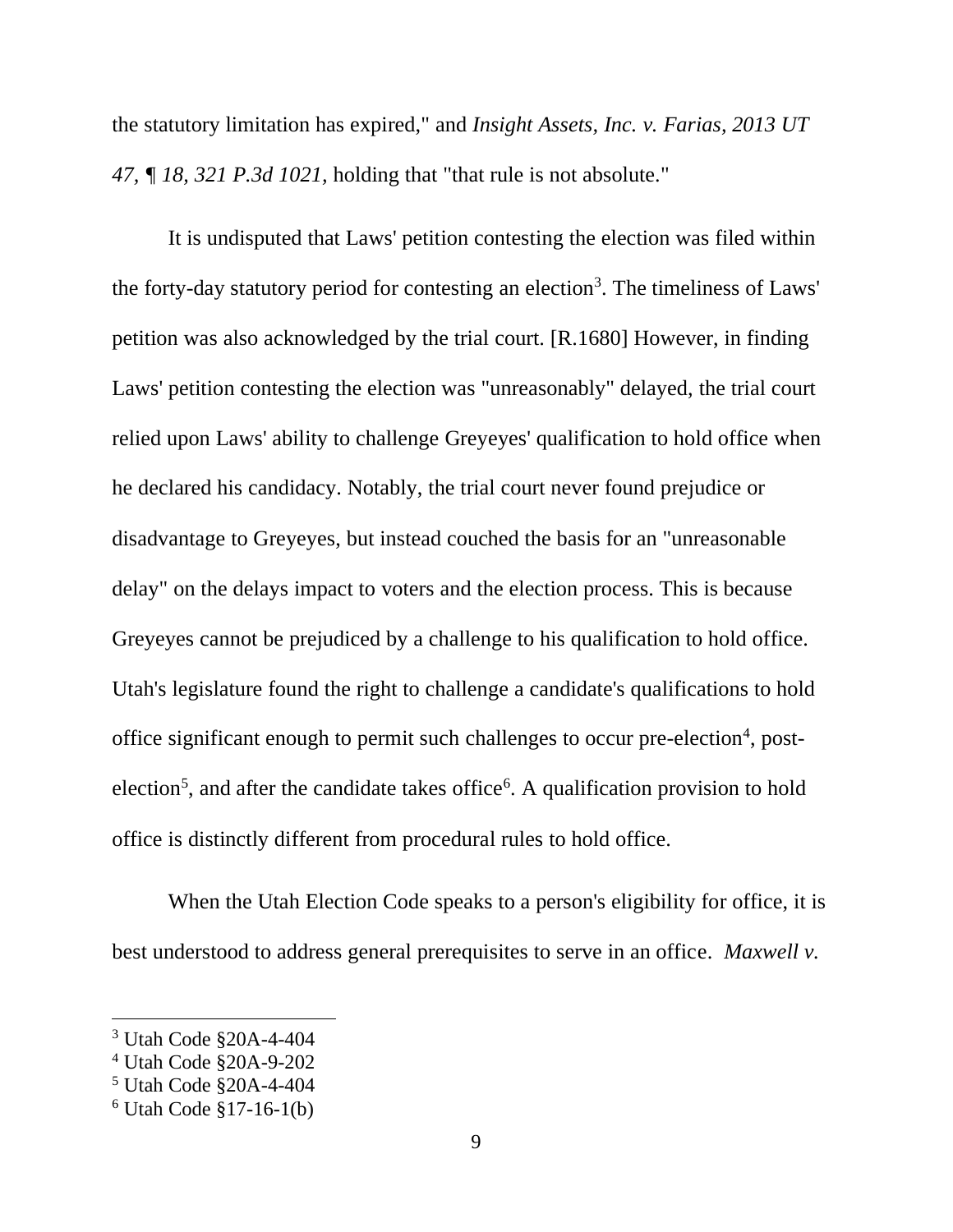*Corroon, 2012 UT 44*. In this case, the qualification at issue is Greyeyes residency. A residency challenge under Utah Code Ann. § 20A-4-402(1)(b) goes to constitutional eligibility to be elected and to hold office. *Id.* The terminology of eligibility for office is used extensively in state constitutions. Whenever the constitutional term appears, it prescribes objective, ex ante prerequisites to running for office—not individualized, ex post grounds for disqualifying someone from appearing on a ballot. The Utah Constitution employs this specialized term in the same way. *Id.*

Residency requirements are universally understood to be vital to the town system of government as practiced in this commonwealth continuously from a time long before the declaration of independence until the present. [1918] This form of local government was the fiber of our institutions when the Constitution was adopted. *Opinion of the Justices, Mass.1918, 229 Mass. 601, 607, 119 N.E. 778, 781.* It is believed that candidates must have the special capacities that will enable them to perform the office he seeks, and his possession or lack of possession of those capacities need to be exposed to those who will make the choice. The State has a compelling interest in preventing frivolous and fraudulent candidacy by persons who have had no previous exposure to the problems and desires of the electorate of a representative district.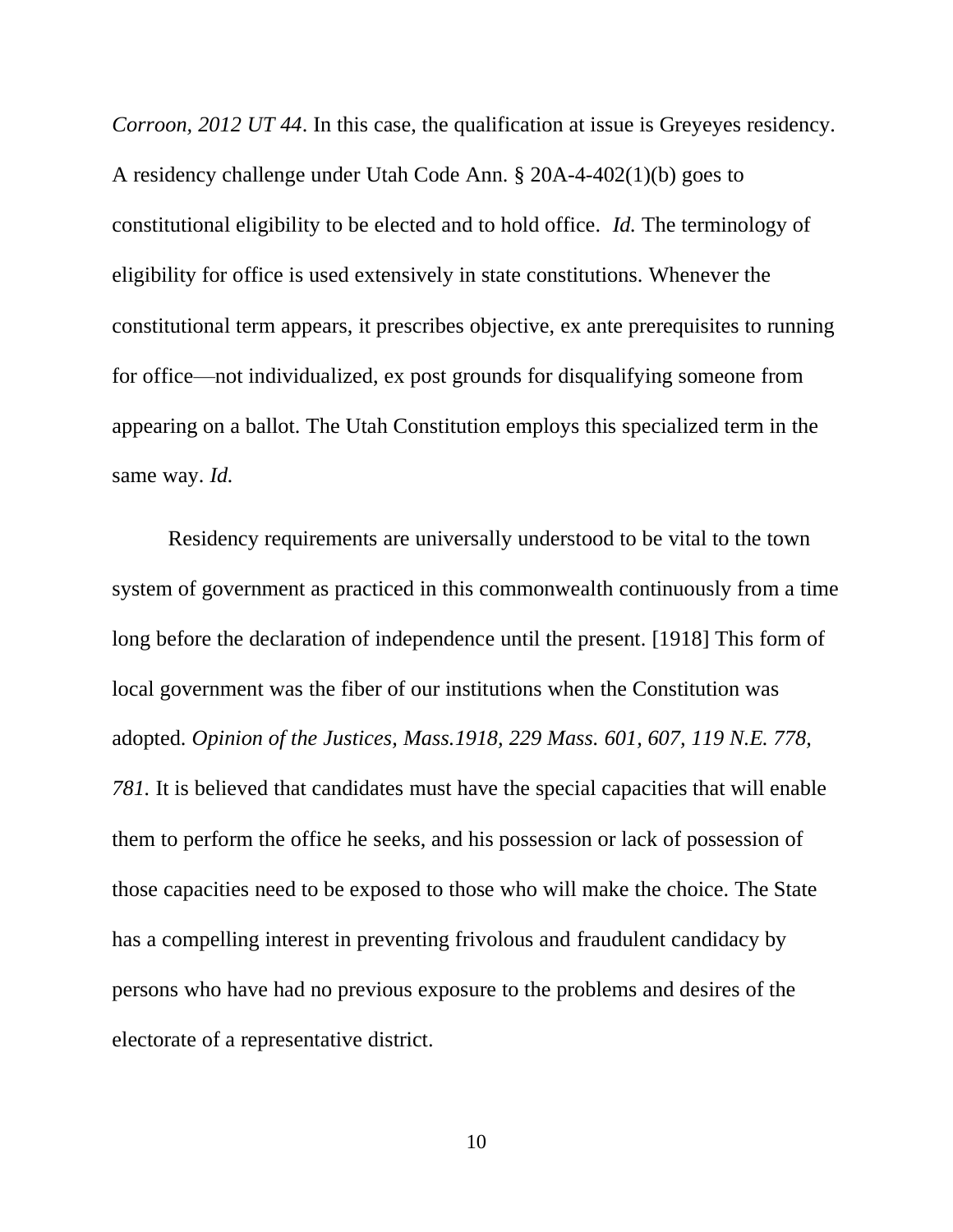Laws challenged Greyeyes' ability to meet the County residency requirements to run for office. In Utah, the State Legislature has provided two statutory mechanisms for a voter to challenge the qualification of a candidate. The first type of challenge can be made within 5 days of a declaration of candidacy. Utah Code Ann. §20A-9-202. The second type of challenge can be made postelection, during the canvas. Utah Code §20A-4-403. We can presume that the legislature intended either procedure to be used to challenge a candidate<sup>7</sup>.

Admittedly, Laws did not submit a pre-election challenge to Greyeyes' candidacy. During the trial court hearing, Laws identifies several reasons for not doing so. Greyeyes attempts to speculate about how the delay benefited Laws. However, such wild speculation is unnecessary because we have the benefit of Laws' testimony which indicates he was aware of Black's challenge to Greyeyes lack of residency. [R.2046] A second challenge would serve no public purpose. By the time Black's challenge was resolved, Laws was time barred from challenging Greyeyes declaration of candidacy pursuant to Utah Code §20A-9-202.

Greyeyes brief acknowledges the importance of an orderly election process. In acknowledgement of the disruption that ensues with altering ballots $<sup>8</sup>$ , the</sup>

<sup>7</sup> Utah Code 17-16-1(b) contains a residency requirement for an elected County official once he holds office.

<sup>8</sup> Ellis v. Swensen, 2000 UT 101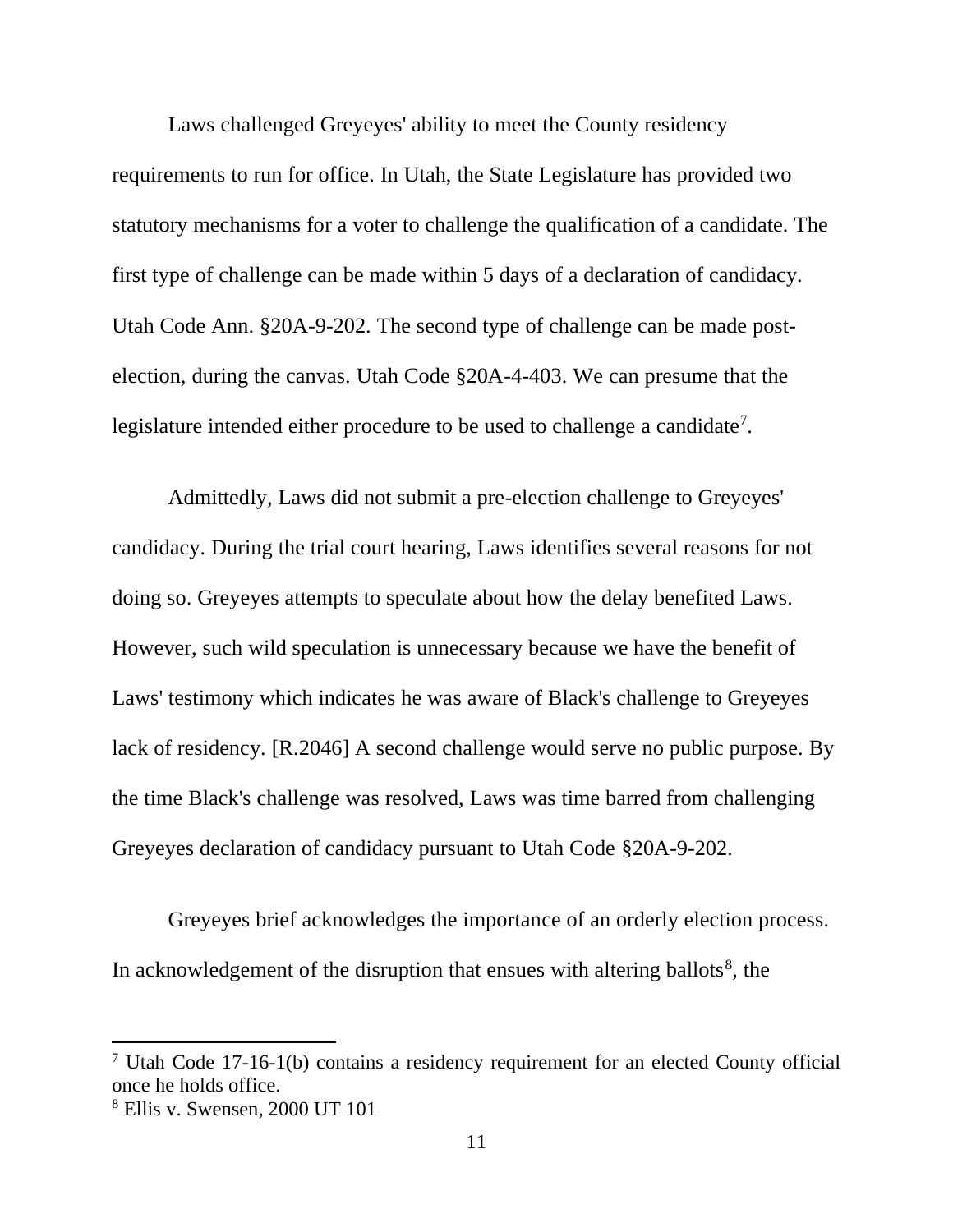wording of initiatives<sup>9</sup> or procedural aspects of voting<sup>10</sup>, the Utah Legislature provided for only two distinct periods of time in which to challenge the election process as it relates to a candidate's qualifications. A challenge based upon the candidate's declaration is tied to a swift procedural process which allows for resolution before the primary. The next available time period to challenge a candidate's qualification is after the election, during the period of canvas, and before the candidate takes office. A contest to the election, under Utah Code §20A-4-403, also provides for tight procedural timelines to ensure an overall orderly election process, minimizing disruption during the election process.

The only other mechanism a voter can use to raise a qualification clause challenge is an extraordinary writ, which is an equitable claim conditioned on no other adequate remedy at law. *Cox v. Laycock, 2015 UT 20*. If Laws filed for an extraordinary writ contesting Greyeyes' residency status, the court would have denied the writ because Laws had an adequate remedy to contest the election under Utah Code §20A-4-403.

It was error for the trial court to find Laws was required to challenge Greyeyes' declaration of candidacy because the Utah Election code has no

<sup>&</sup>lt;sup>9</sup> In re Cook, 882 P.2d 656 (Utah 1994) alleging an improper definition of the citizen initiative.

<sup>10</sup> Clegg v. Bennion, 247 P.2d 614 (Utah 1952)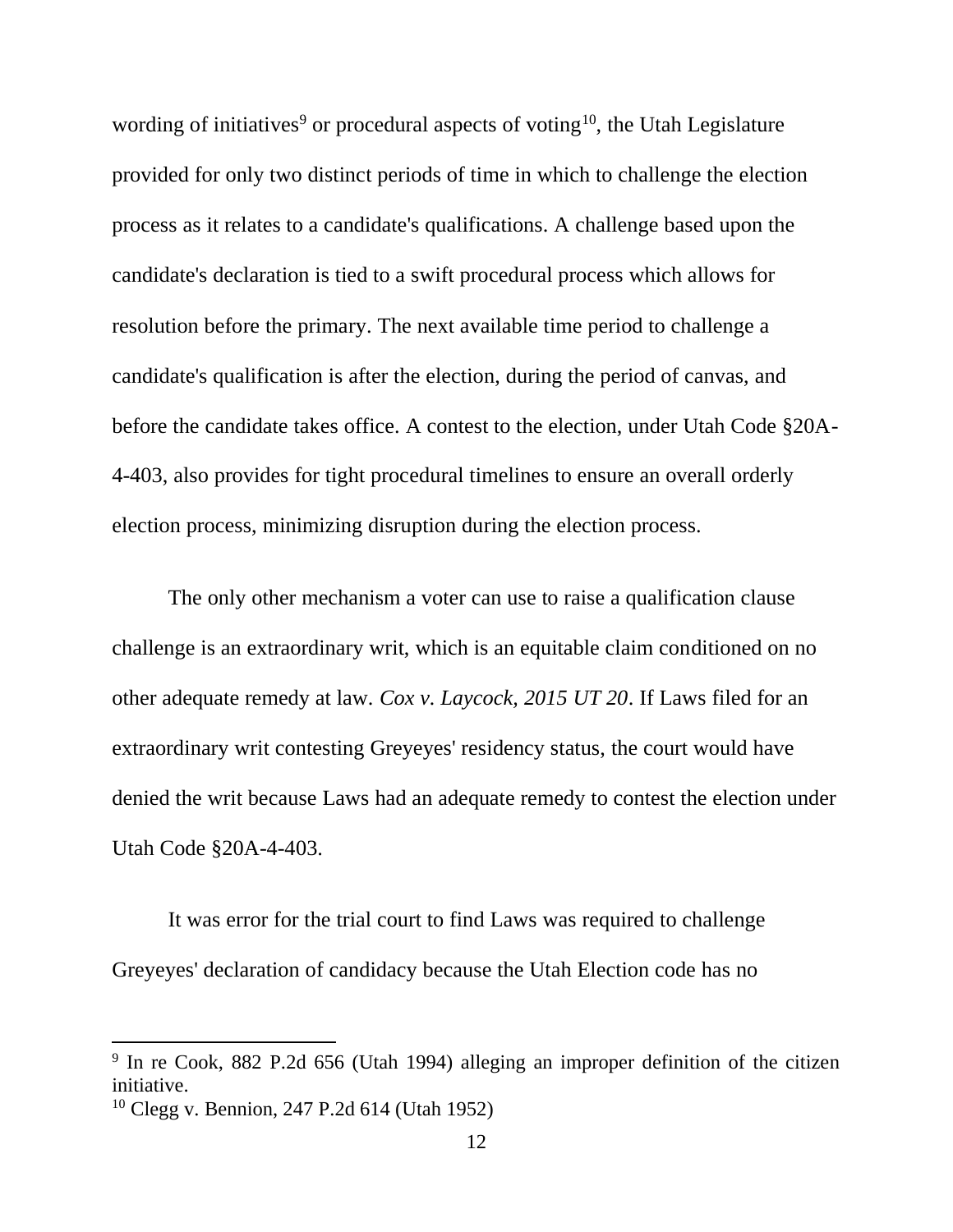requirement or condition, that Laws was limited to the pre-election challenge. Laws challenge under Utah Code §20A-4-403 did not prejudice Greyeyes, a requirement to invoke laches. Furthermore, the only prejudice found by the trial court was "the important public interest concerns and the integrity of the election process". [R.1679-81] The trial court's finding regarding prejudice to invoke laches was focused on a negative impact to the voters and the election process to the point of ignoring Greyeyes' unclean hands $11$ . The court also failed to consider the fundamental right of a voter to elect a qualified candidate to hold office. Under the facts of this case, the principle of laches is misapplied. In this case there is no harm to the election process by preventing a candidate from taking office when he fails to meet the residency requirements for office. *Draper v. Phelps*, 351 F. Supp. 677 (1972).

Here, the trial court erred when it decided that Laws' election contest to a qualification clause requirement impacted the integrity of the election process. Utah allows voters to challenge the qualification of its elected representatives, pre-

<sup>&</sup>lt;sup>11</sup>It is uncontroverted that Greyeyes' Declaration of Candidacy listed his residence as Navajo Mountain with a photo of a home later found to belong to Harrison Ross and the court ultimately found Greyeyes had no physical house at Navajo Mountain. [R.2377]. The United States Supreme Court has found that "unclean hands has traditionally been a defense to equitable claims, but not to legal claims." See *Merck & Co. v. Gilead Scis., Inc.,* 2019 U.S. LEXIS 98, \*1, 139 S. Ct. 797, 202 L. Ed. 2d 572, 2019 WL 113117, 202 L. Ed. *2d 572*.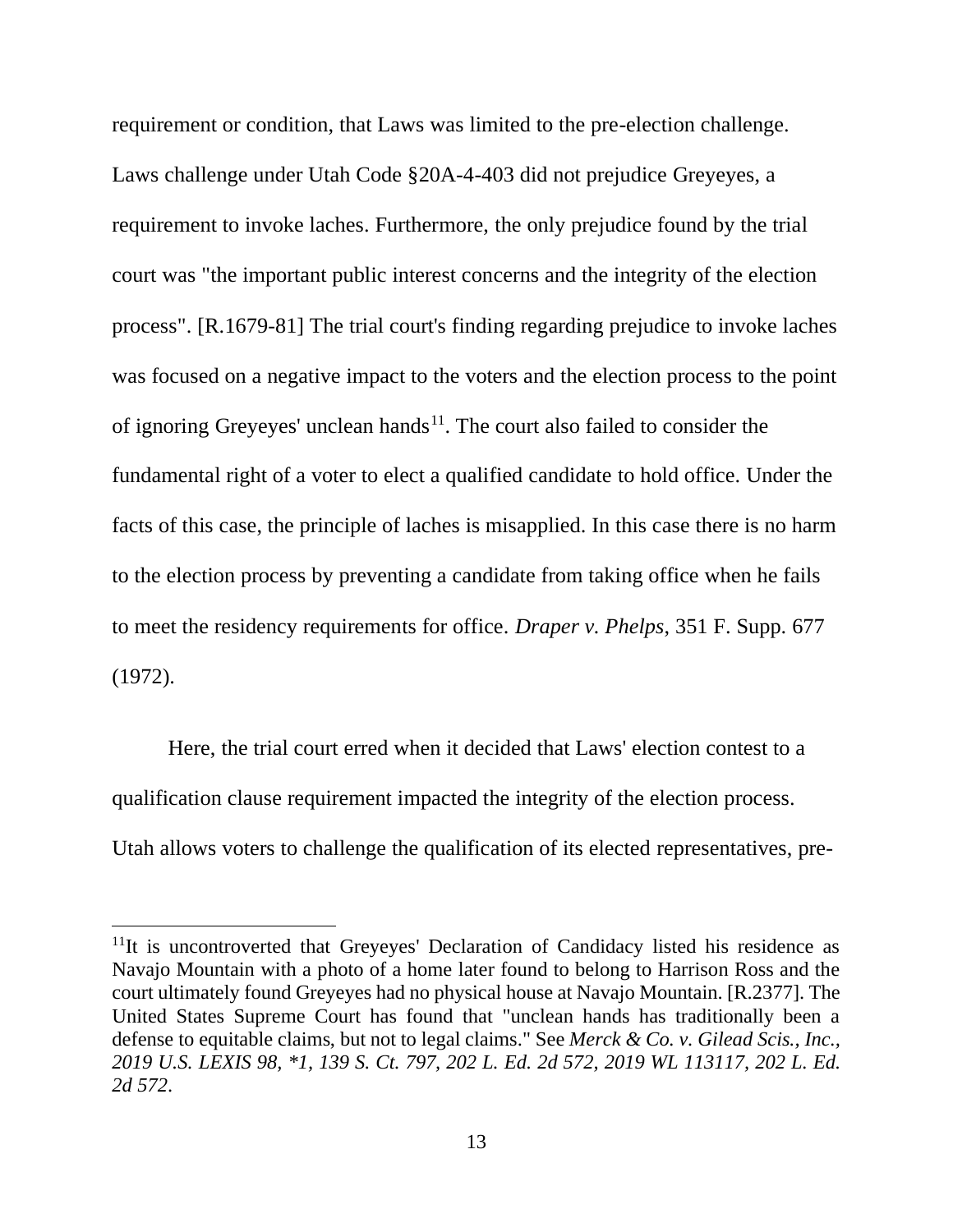election, post-election and once the candidate takes office. The importance of being able to challenge those candidates who fail the qualification clause requirements is inherent in our electoral system to ensure proper representation by candidates who are familiar with the issues and strive to resolve those issues through the legislative process. Greyeyes from the outset was a candidate who failed the qualification clause requirements and his candidacy, as well as, his right to hold office could be challenged at any time.

Greyeyes argues in support of the trial court's application of laches and asserts that "[E]lection contests under §20A-4-402 are equitable proceedings." Brief at 34. Greyeyes relies on *Ellis v. Swensen, 2000 UT 101,* to support the notion that an election challenge is an equitable proceeding. However, this is not the case. In *Ellis v. Swensen, Supra*, Ellis challenged Swensen's use of her official seal on each page of the ballot to certify each candidate when she herself was a candidate for office. Ellis sought to correct the manner and look of the ballot, by filing a request for an injunction and declaratory relief, both equitable claims. Likewise, *Clegg v. Bennion, 247 P.2d 614 (Utah 1952),* was an extraordinary writ attempting to disqualify a candidacy based upon a late filing of candidacy, a procedural aspect of voting. Both of these cases represent litigants requesting the court invoke its equitable powers, neither of these cases have facts similar to this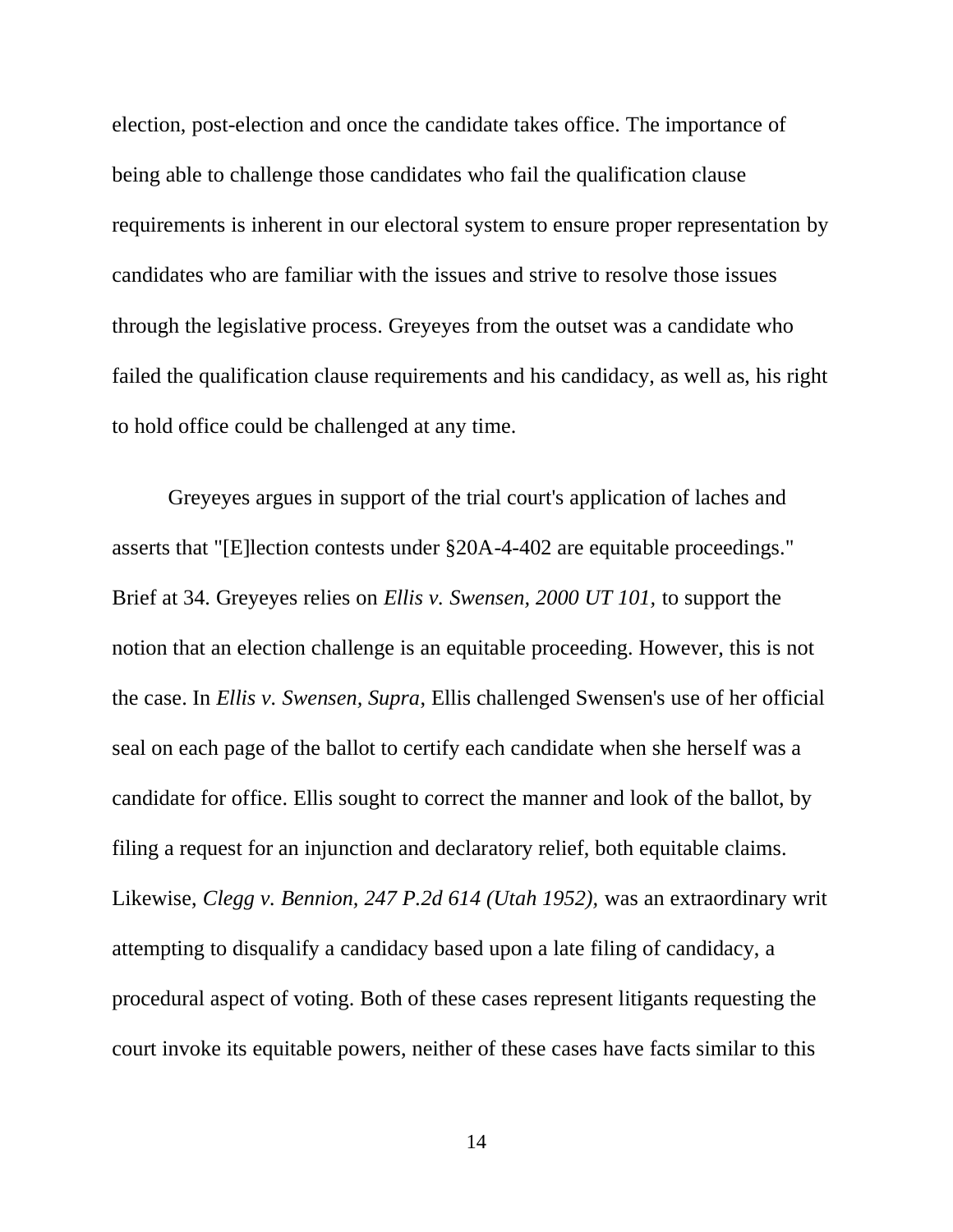case, where an election contest is based upon the qualification clause or candidate's eligibility to hold office.

A challenge under §20A-4-402 is not an equitable proceeding but a legal action under the statute<sup>12</sup>. When a statute is invoked, the court applies the statute to determine the rights of the parties. The cases  $13$  relied upon by Greyeyes are challenges to election procedures or the right of candidate to be presented on the ballot. Each of those cases were brought under the court's equitable powers and analyzed with equity in mind. The only statutory interpretation case cited by Greyeyes is Peck v. Monson, 652 P.2d 1325 (Utah 1982) wherein a candidate for office was found not to be eligible due to residency requirements before the filing deadline and the political party certified a replacement candidate after the deadline, the court was asked to determine if the political party could certify a replacement candidate. The Utah Supreme Court resolved the question by interpreting the statutory provision for replacement candidates, finding no time limitation within the wording of the statute for disqualifications. It is the concurring opinion relied

 $12$  It is the settled law of the state that equity has no jurisdiction over contest for office, even if the election is claimed to be void. Parties aggrieved are required to assert their rights in proceedings provided by statute or in actions at law. *Harries v. McCrea, 62 Utah 348, 355, 219 P. 533 (1923).*

<sup>13</sup> Greyeyes also relies upon *In re Cook*, *882 P.2d 656 (Utah 1994)* which is a Rule 65a writ challenging the voter pamphlet, and *Soules v. Kauaians for Nukolii Campaign Committee, 849 F. 2d 1176 (9th Cir. 1988)* a developer's intervention attempting to stop a special election through an injunction.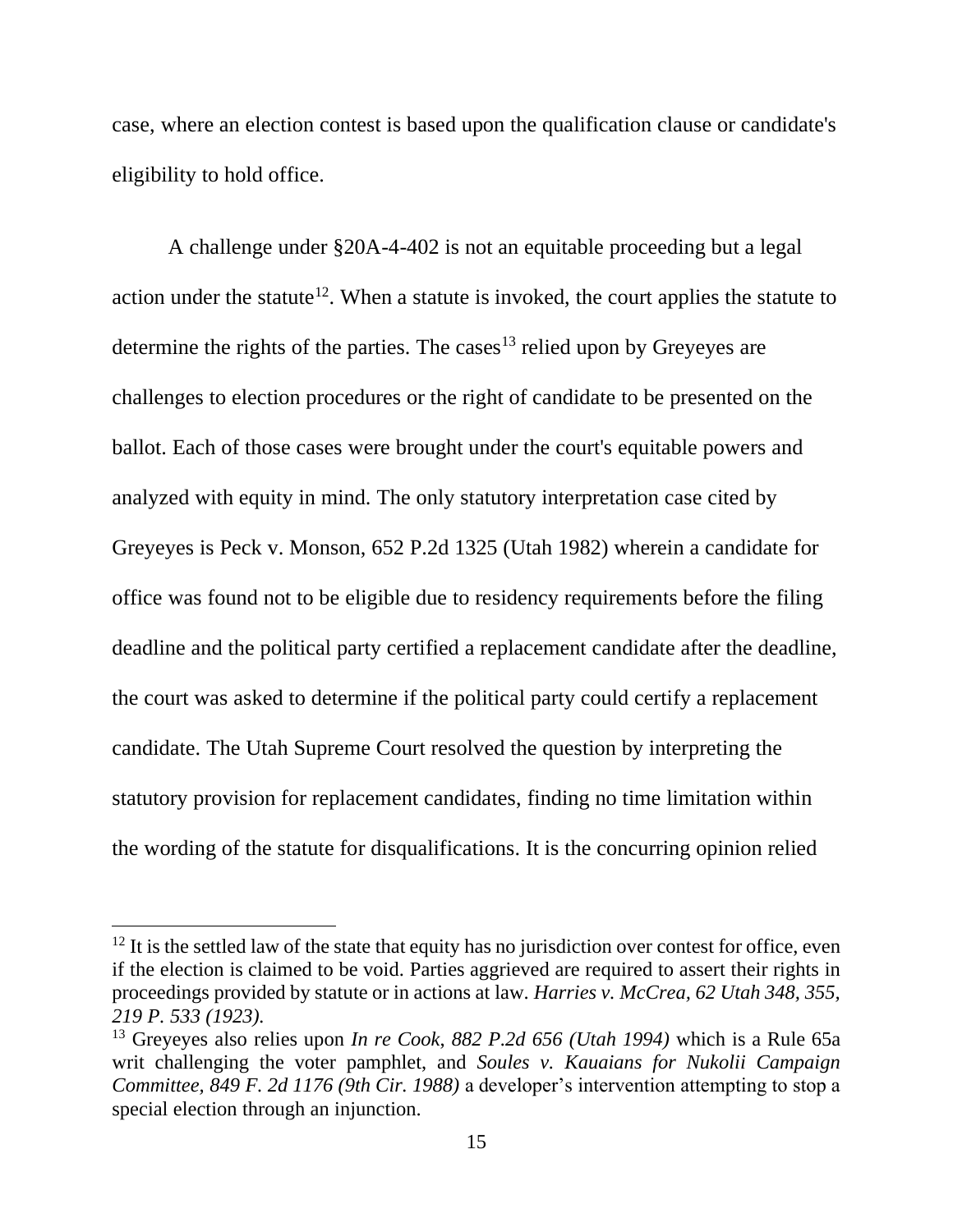upon by Greyeyes that mischaracterizes the case as an equitable claim and indicates they would have denied the replacement candidate using the principle of laches. In the same way the majority in *Peck v. Monson, Supra*, saw Peck's challenge as one of statutory interpretation, Laws' petition under the Election Code challenging Greyeyes' qualification to hold and accept office is one of statutory interpretation.<sup>14</sup>

As Wendy Black learned, an earlier challenge to Greyeyes' residency, at the time of Greyeyes' declaration proved to be futile. The trial court's assertion that Laws could have raised the residency issue with success is unsupported. By the time Judge Nuffer issued an order placing Greyeyes on the ballot, Laws was left with one option under the Election Code. Laws allowed the election to proceed and filed an election contest at the next available opportunity. The legislative desire for orderly elections prevented an earlier challenge to Greyeyes' residency. As such, there is no prejudice to the integrity of the election when a challenge to a candidate's qualification is limited by the wording of the statute. Laws availed himself of the statutorily created scheme to challenge Greyeyes, at the next available opportunity. As in *Peck, supra,* there is no time limitation written into the statute and this Court should not imply one. Laches is not implicated in this case

<sup>&</sup>lt;sup>14</sup> The trial judge acknowledged the legal nature of Laws' petition when he stated, "Laws" claims were based upon a reasonable interpretation of the stature." [R. 2376].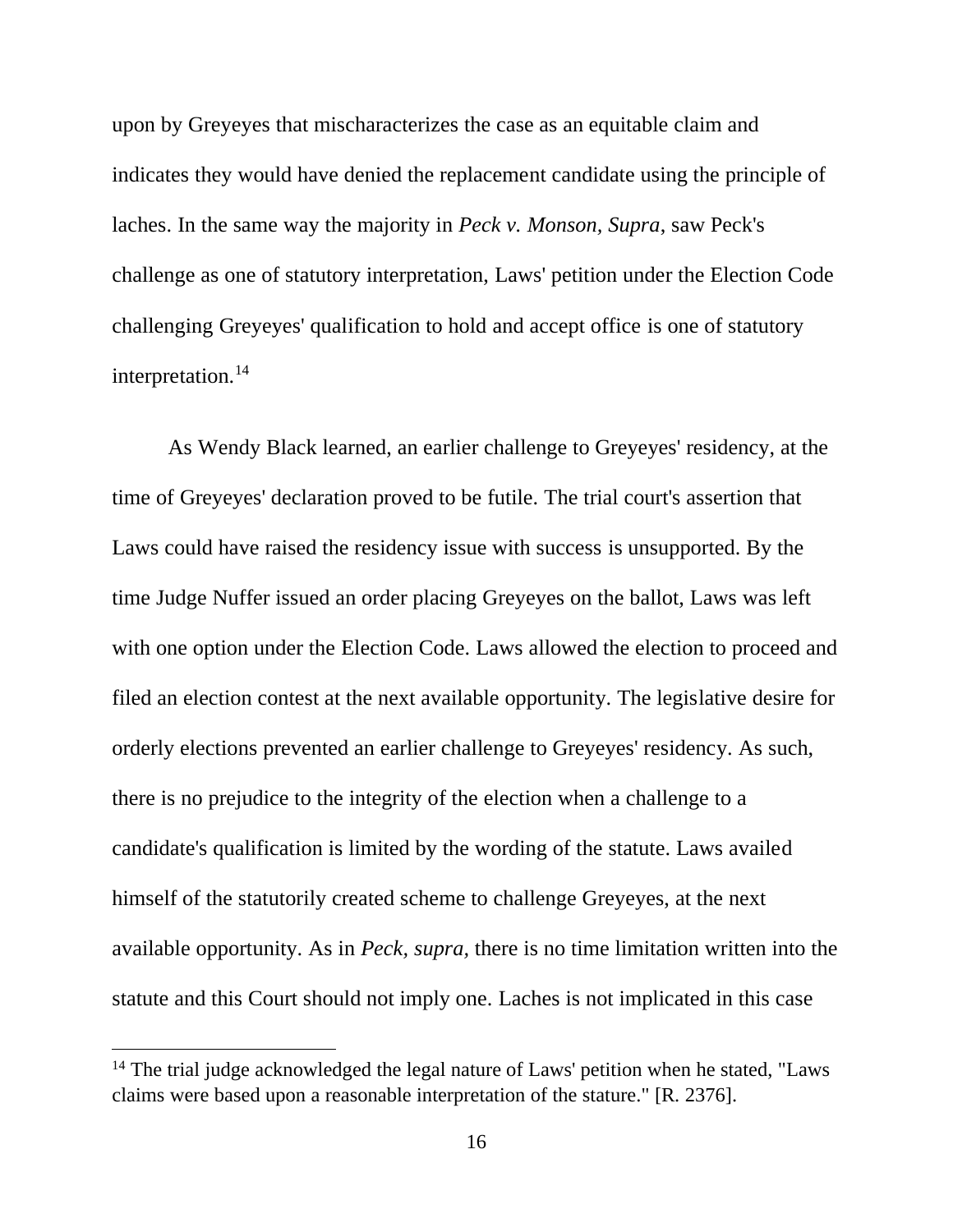because Laws is not seeking equity from the court. It was error for the trial court to apply the principle to a pure statutory challenge.

#### **C. GRAYEYES DOES NOT MEET THE STATUTORILY PRESCRIBED RESIDENCY REQUIREMENTS**

Grayeyes, in his opening brief, argues in support of the lower court's ruling regarding his residence. The lower court committed an error in misinterpreting and misapplying §20A-2-105, and Grayeyes misinterprets the statutory definition of the term resident as well as its applicability in both §20A-2-105 and §17-16- 1(1)(b). Laws's did not fail to marshal the evidence and Grayeyes's arguments regarding marshaling are outdated and incorrect. Grayeyes's support of the lower court's decision to bar admittance of Deputy Turk's investigative findings based on an incorrect assumption of lack of authorization, is unfounded.

# *1. Failure to marshal the evidence no longer provides sufficient grounds under Utah law for dismissal of an appeal or procedural default.*

In his opening brief Grayeyes furthers an argument that Laws's appeal should be dismissed based on a failure to marshal the evidence. The precedent relied on in Grayeyes's opening brief was repudiated by this Court's clarification on marshaling requirements set out in State v. Nielsen, each opinion cited in support of dismissal for failure to marshal the evidence was decided prior to this Court's decision in 2014. State v. Nielsen, 2014 UT 10.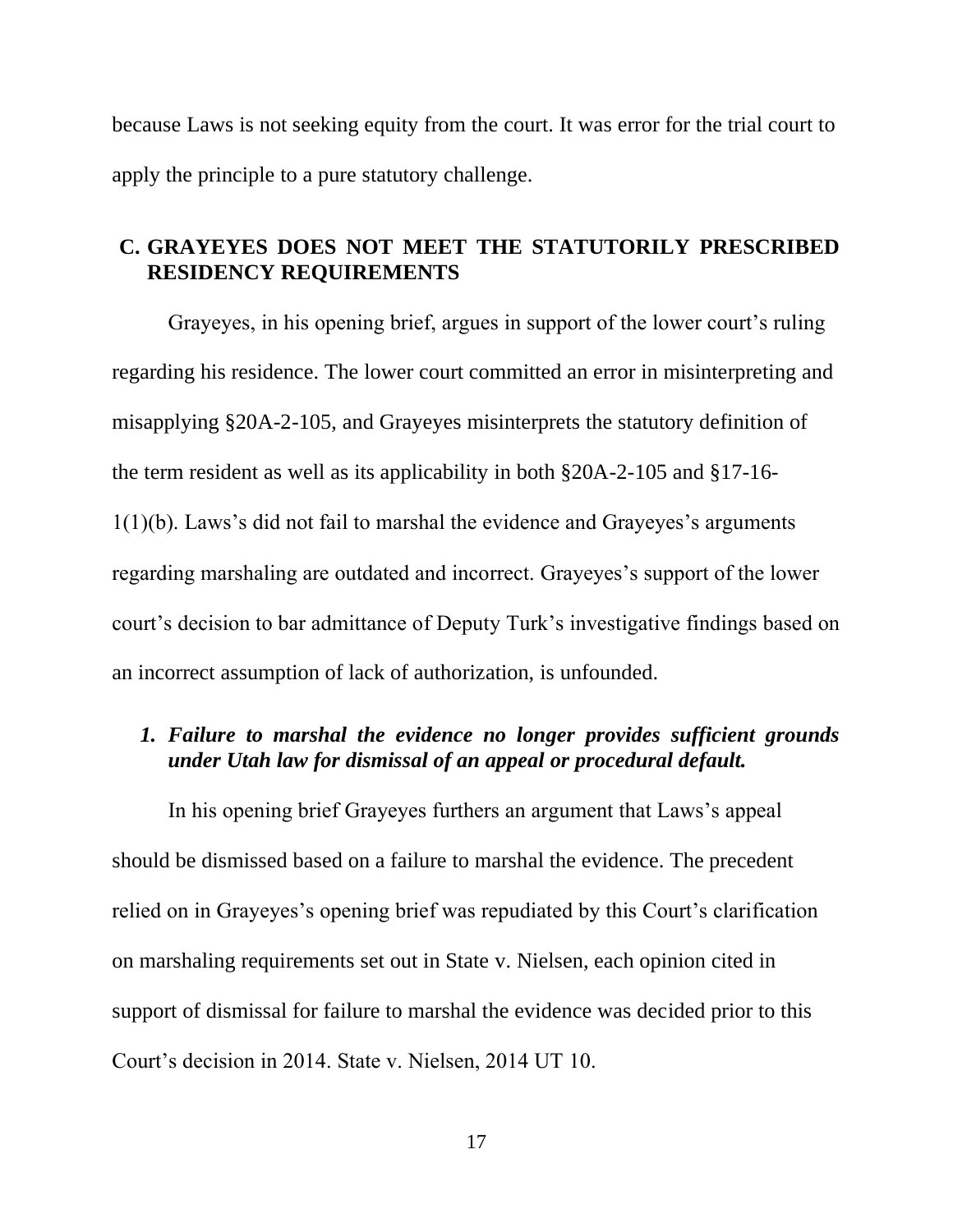In State v. Nielsen, this court set out to clarify marshaling requirements and ultimately "repudiate[d] the default notion of marshaling sometimes put forward in our cases and reaffirm[ed] the traditional principle of marshaling as a natural extension of an appellant's burden of persuasion." State v. Nielsen, 2014 UT 10 ¶ 41. An appellant is still required to establish "a basis for overcoming the healthy dose of deference owed to factual findings…" which the court will focus its analysis on, as opposed to determining "whether there is a technical deficiency in marshaling meriting a default." Id.

Accordingly, the Court should not summarily affirm Judge Torgerson's residency rulings because the court has repudiated prior precedent requiring "playing 'devil's advocate' and of presenting 'every scrap of competent evidence' in a 'comprehensive and fastidious order.'" Id at ¶ 43.

# *2. Grayeyes does not qualify for residence under §17-16-1(1)(b) independently nor does he satisfy the residency requirements of §20A-2-105(1)(a).*

The legislature has clearly defined the meaning of the term "resident" as "a person whose principle place of residence is within a specific voting precinct in Utah." §20A-2-105(1)(b). The preceding section defines "principle place of residence" as a "single location where a person's habitation is fixed…" §20A-2- 105(1)(a). The lower court ruling and factual findings on January 29, 2019 (R. 1678) that Grayeyes met the §20A-2-105(1) residency requirements, based on a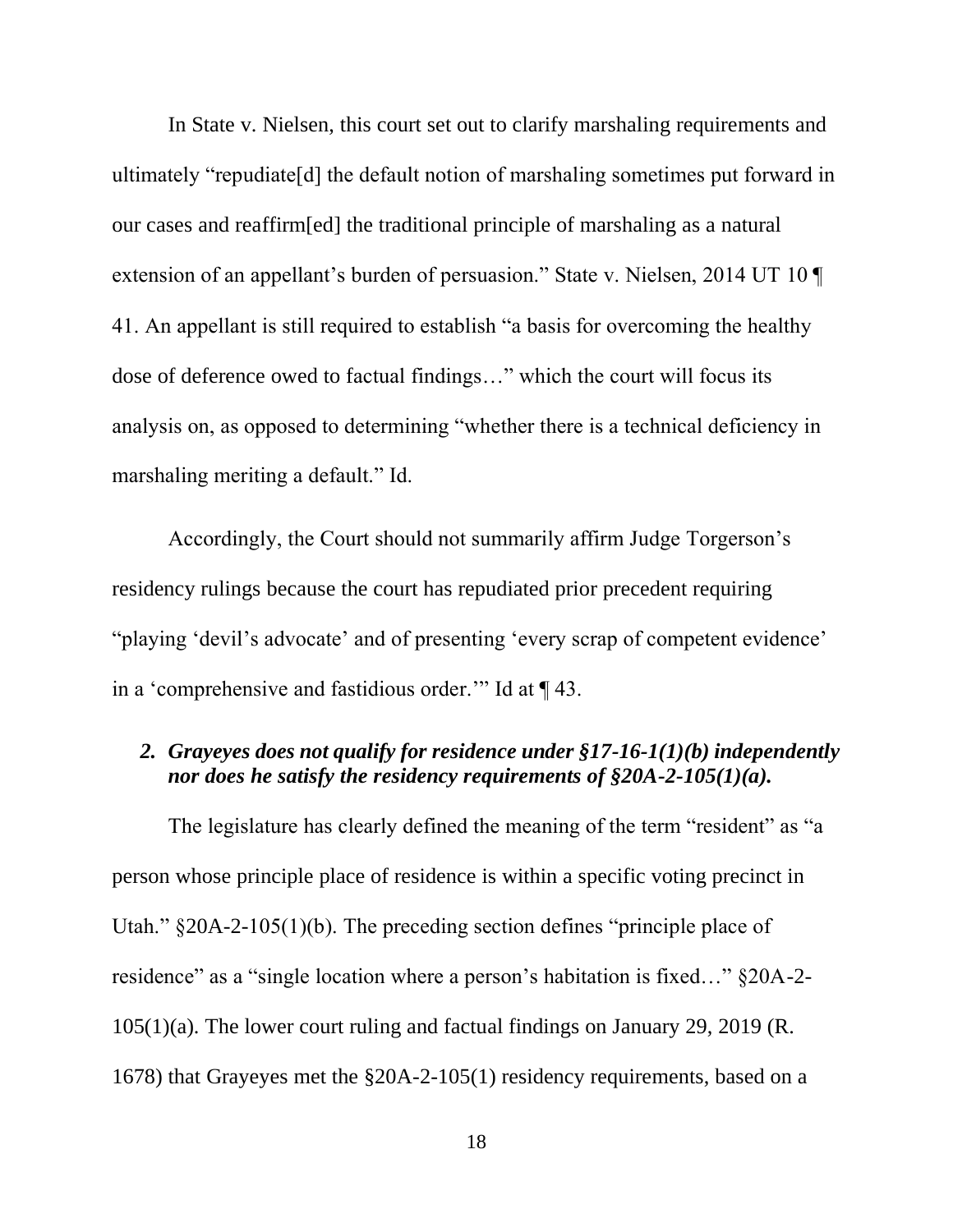misinterpretation of the statutory language, indicates that Grayeyes does not have a single residence in a fixed location as required by the statutory definition.

The durational requirement within  $\S 17-16-1(1)(b)$  that residency is required for one year in order to be an eligible candidate uses the same language employed in §20A-2-105(1)(b). The determination of residency logically precedes a determination of duration of that residency. The lower court did not find that Grayeyes had a general residency as described, but rather operated under a misinterpretation of the definition of principle place of residence and therefore, the term resident. Under the unambiguous definition contained in the statute, Grayeyes is not a resident of San Juan County.

Based on unrefuted evidence at trial Laws proved that the house Grayeyes reported as his own in his declaration of candidacy belongs to Harrison Ross. Overall, Judge Torgerson's January 29, 2019 ruling confirms Grayeyes's lack of a singular fixed habitation within the voting precinct of San Juan County. Grayeyes reiterates and discusses the nine factors listed in §20A-2-105 to determine an individual's principle place of residency. The purpose of the factors are to determine a principle place of residence under the operational definition contained within the statute making Grayeyes's use of the factors logically inconsistent with their position of upholding the lower court's misapplication of the statute. Application of these factors is non-sensical if the statutory framework is not taken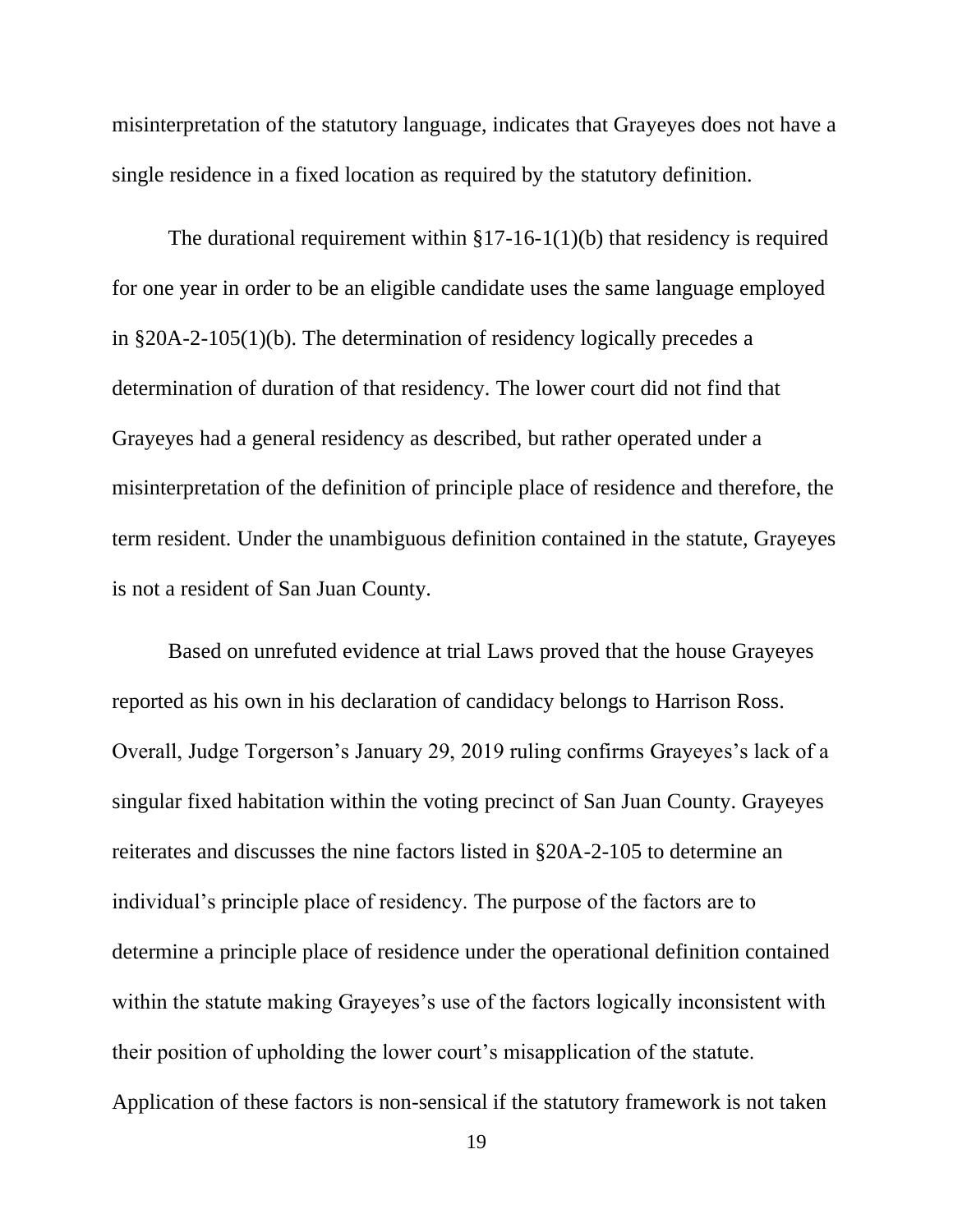in context. The critical language, "principle place of residence" is defined and factors are set out in a later subsection, the factors are given under the assumption that the appropriate definition is being applied to the critical language of the statute.

Grayeyes alleges that Laws is required to prove his residence in a state outside of Utah. The statute requires an elected officer to be a resident of the voting precinct in which they are elected, it is apparent both by the clear and convincing evidence presented at trial and Judge Torgerson's factual findings that Grayeyes does not meet that definition. It is not Laws's burden to prove Grayeyes's principle place of residence, but a showing by clear and convincing evidence that Grayeyes is not a resident under the statutory definition contained in §20A-2-105 is enough to prove that Grayeyes is not eligible for the office he holds.

Grayeyes's voter registration is not being litigated in this case, both voter registration and residency for one year are individual eligibility requirements for holding office under §17-16-1. A rebuttable presumption exists in an action challenging voter registration, which is separate and distinct from an election challenge. The argument furthered by Grayeyes in his principle brief is irrelevant to this case because his voter registration status is not being challenged. that as a registered voter has residency within that voting precinct. Grayeyes takes §20A-2- 105(7) out of context and attempts to impose a burden of proof related to showing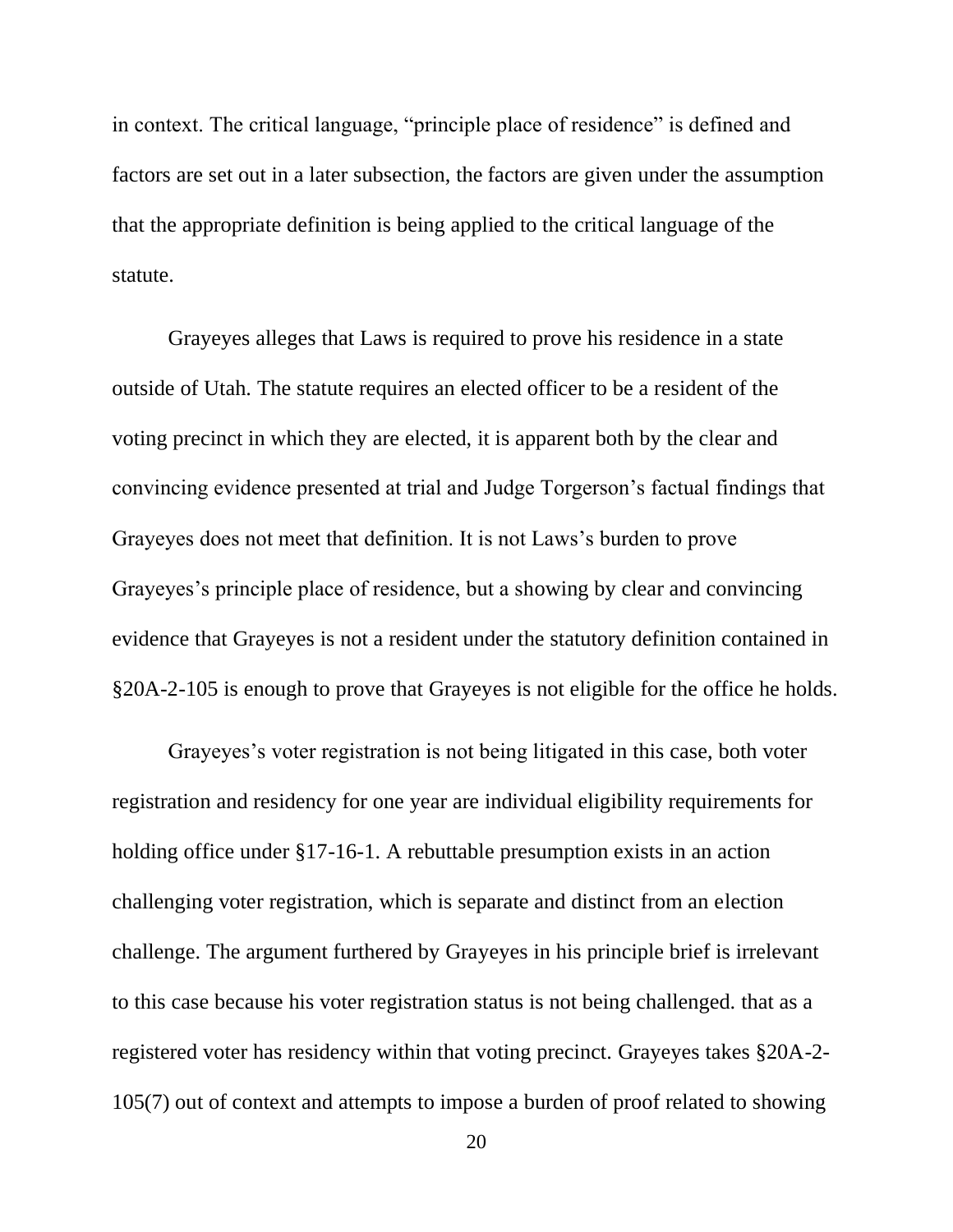Grayeyes had a principle place of residence in Arizona. This is not only unnecessary but is also an improper application of a statute not applicable to this election challenge.

### *3. The trial court erred in barring Deputy Turk's investigative findings from being admitted into evidence.*

Grayeyes argues that Deputy Turk's investigative report does not fall squarely within the exception to hearsay. Conversely, Deputy Turk's investigative report should have been admitted and can be admitted under both Utah Rule of Evidence 803(8) and 807. The lower court explained that the evidence was excluded because Deputy Turk's investigation was not legally authorized. [R. 2034]. Unrefuted evidence that Deputy Turk is cross-deputized and has authority to carry out his duties in San Juan County including on the Reservation was presented to the trial court. The investigation conducted by Deputy Turk was legally authorized, he testified at trial that he was asked by Sheriff Eldredge to investigate Grayeyes's residence. Utah Code § 17-22-2 indicates the broad authority a County Sheriff has to investigate a potential crime. Deputy Turk was asked by the Sheriff to investigate Grayeyes's residency, not by the County Clerk. The investigation was legally authorized, and the lower court erred in barring its admittance.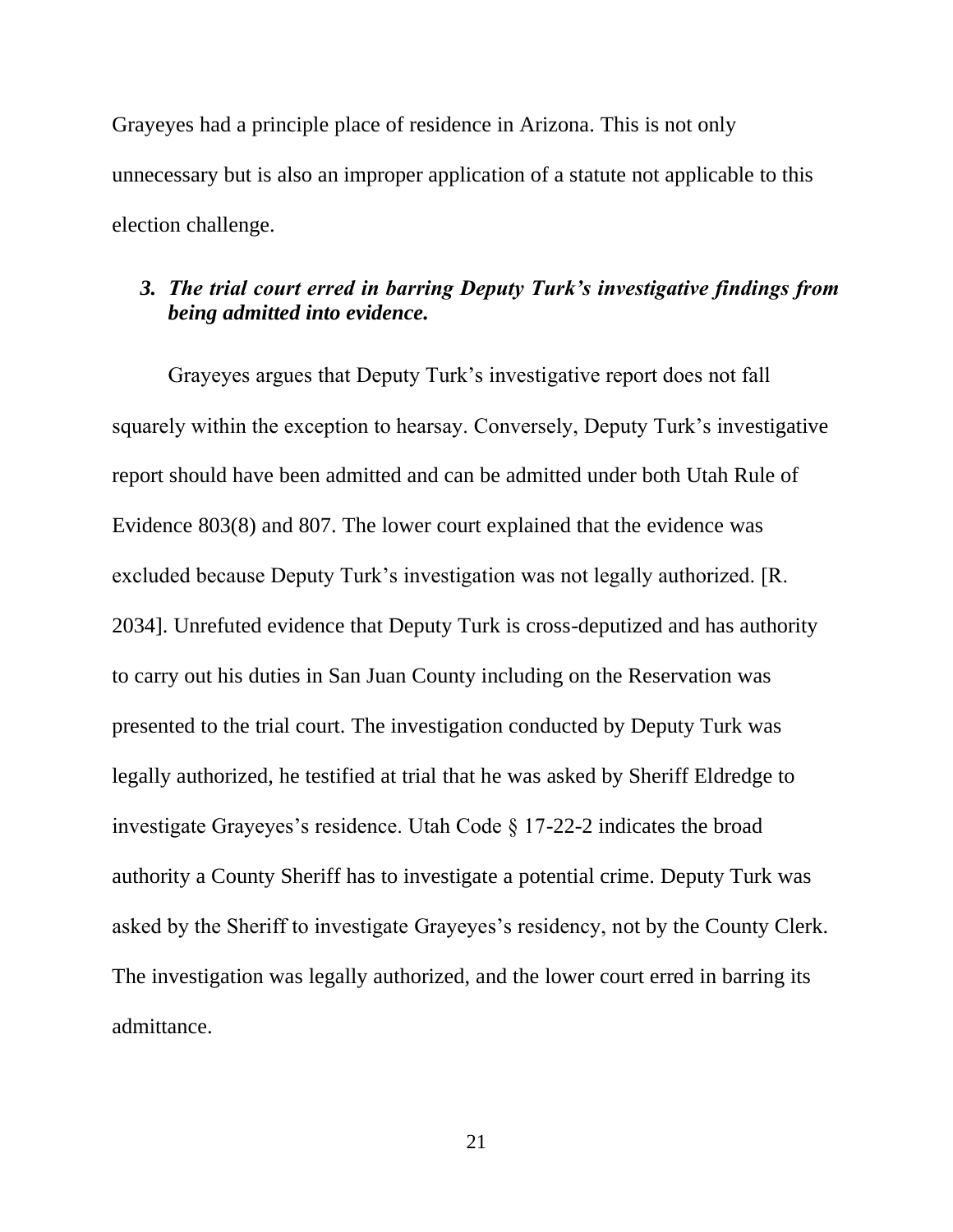Under the Utah Rule of Evidence 803(8), public records or statements of a public office are admissible if it is either a "(ii) a matter observed while under a legal duty to report, but not including, in a criminal case, a matter observed by lawenforcement personnel; or (iii) in a civil case...factual findings from a legally authorized investigation…" Utah R. Evid. Rule 803(8).

Given that this is not a criminal case, rule  $803(8)(A)(iii)$  applies and indicates that factual findings from a legally authorized investigation fall within the exception to hearsay. The lower court erred in ruling that the Deputy Turk's investigation was unauthorized, County Sheriffs have broad authority to investigate potential crimes, such as potential false statements in official proceedings.

The investigative report should have been allowed into evidence in its entirety, if not under Utah R. Evid. Rule 803(8), then under Utah R. Evid. Rule 807. The video recordings, photographs, and report provided by Deputy Turk have "equivalent circumstantial guarantees of trustworthiness" *Id*. Neither the source nor circumstances indicate a lack of trustworthiness. Deputy Turk's activities were recorded, and no evidence was presented questioning the trustworthiness of the report.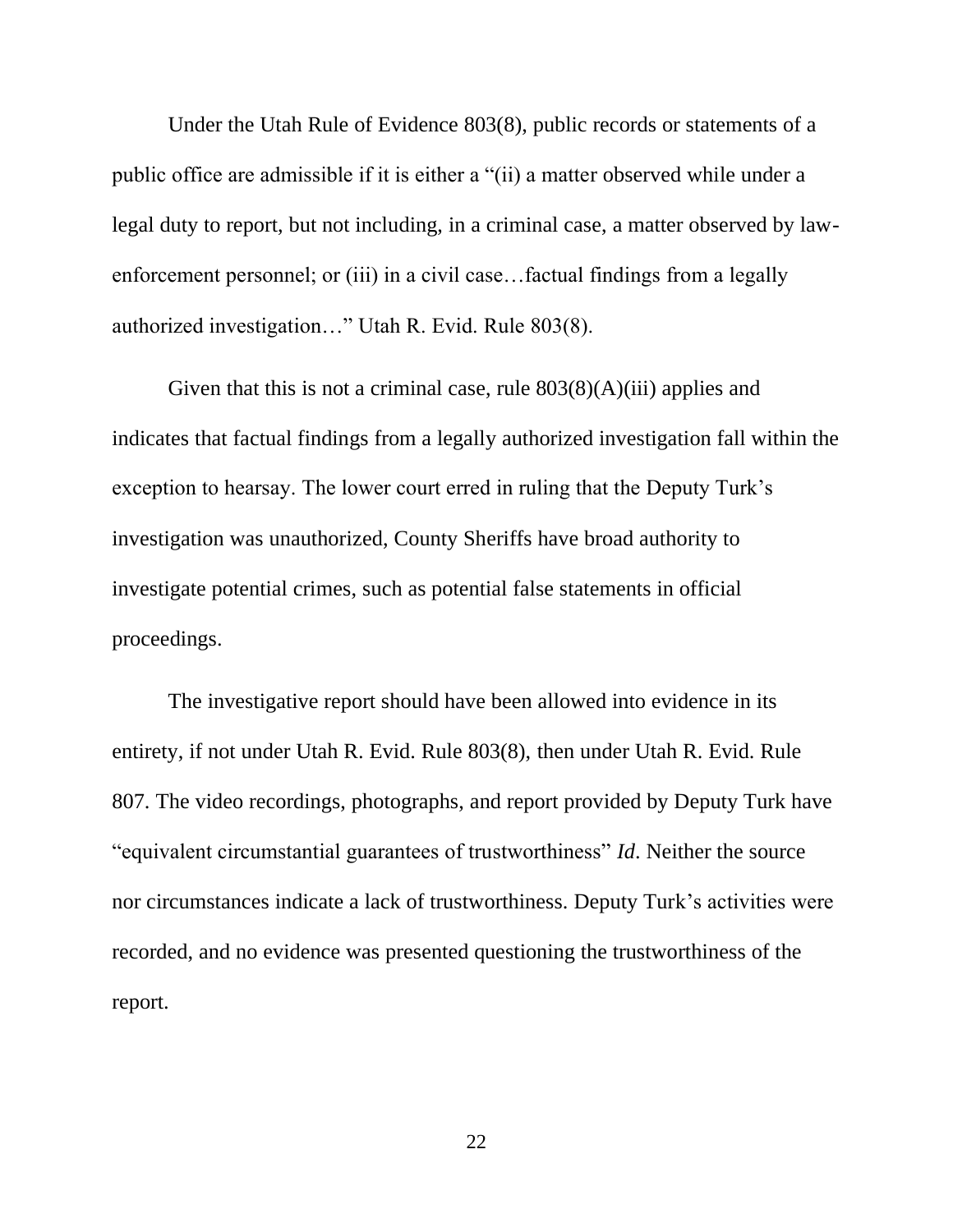#### **II. THE TRIAL COURT CORRECTLY DENEID RESPONDENT'S APPLICATION FOR ATTORNEY'S FEES AND COSTS**

The "American Rule" is that attorney's fees are generally not awarded to a prevailing party absent a contractual provision or statute that so provides. There are exceptions, however. As stated by this court in *Doctor's Co. v. Drezga*, 2009 UT 60, ¶ 32, 218 p.3 596, 607-608 "as a general rule Utah courts award attorney's fees only to the prevailing party, and only when such action is permitted by either statute or contract. The absence of such authority, however, does not bar the court from awarding attorney's fees when it deems it appropriate in the interest of justice and equity." The Court added there are several categories of cases which may qualify for equitable attorney's fee awards, including "suits which the nonprevailing party acted in 'bad faith, vexatiously, wantonly or for oppressive reasons.'" *Id* at ¶ 32.

The trial court found that Laws' case had merit in ruling that our bad faith attorneys fee statute, Utah Code §78B-5-825, had no application. The court found that his claims were based upon a "reasonable interpretation" of the relevant statute and had a "basis in fact". *See* [R. 2375].

Moreover, the lower court acknowledged that a major part of its ruling was a matter of **first** impression, which Laws could not have anticipated, even though the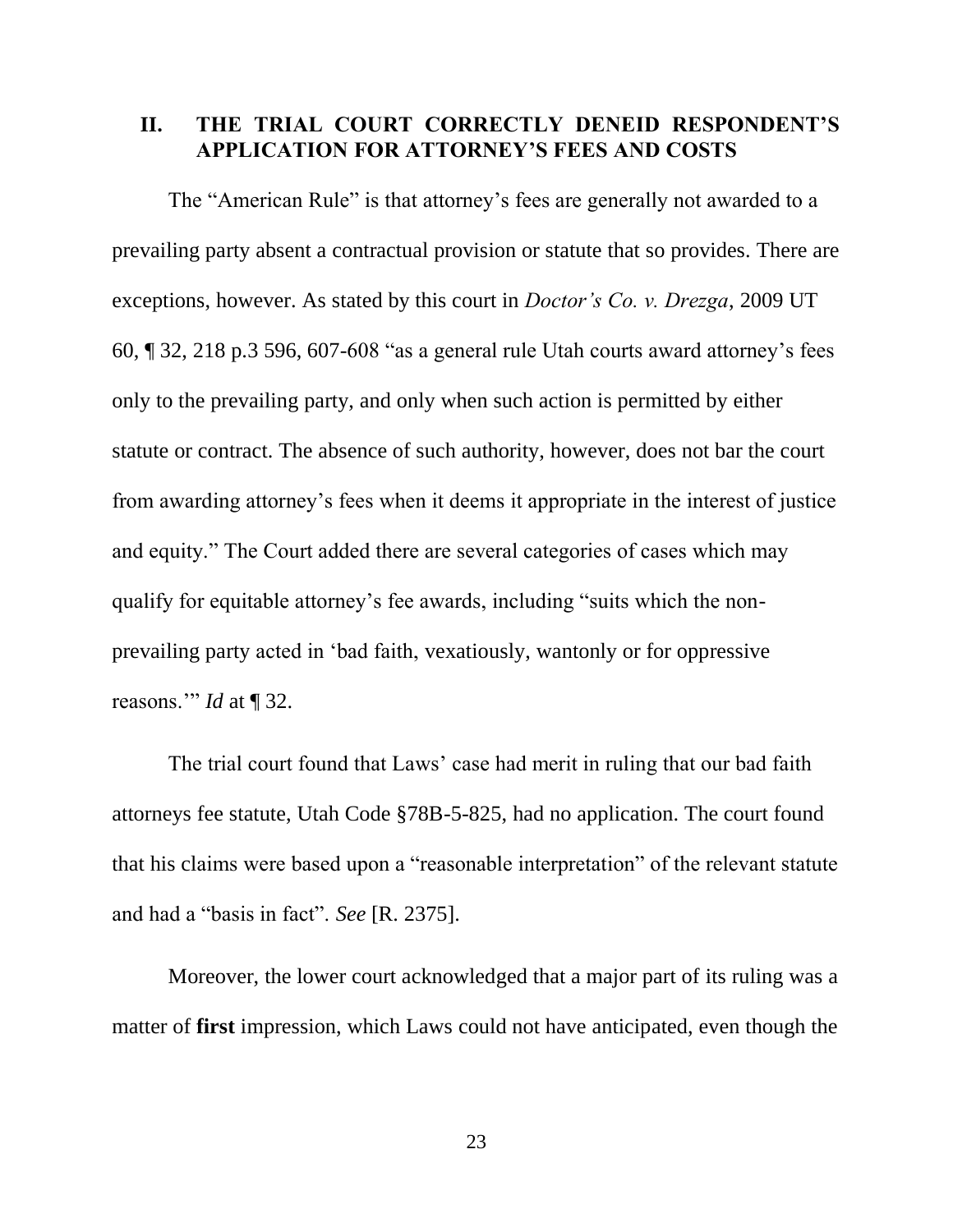interpretation argued by Laws was reasonable. As the court stated, "this was a straightforward election challenge authorized by statute." [R. 2380].

The court's express finding that this case had merit is fatal to the reach of any bad faith claim for attorney's fees because an **unfounded** claim, broadly defined, is a prerequisite to finding that the losing party acted in bad faith, vexatiously, wantonly or for oppressive reasons. "The accepted definition of bad faith in the context of groundless litigation has been provided by the Second Circuit in the often cited case *Browning Debenture Holding Committee v. DASA Corp*. 'an action is brought in bad faith when the claim is entirely without color and has been asserted wantonly, for purposes of harassment or delay, or for some other improper reasons.'" (in original) M. Brinkley Morse, *Attorneys' Fees - Nemeroff v. Abelson and the Bad Faith Exception to the American Rule*, 58 Tul. L. Rev. 1519, 1524–26 (1984).

In *Towerridge, Inc. v. T.A.O., Inc.*, 111 F.3d 758, 765–66 (10th Cir. 1997) (internal quotations and citations omitted). Courts have the "inherent power to assess attorneys' fees when the losing party has 'acted in bad faith, vexatiously, wantonly, or for oppressive reasons,' which exception is commonly referred to as 'bad faith' exception to the American Rule." *Id.* "Where are party institutes an **unfounded** action wantonly or for oppressive reasons or necessitates an action be filed or defends an action in the assertion of a colorless defense, that constitutes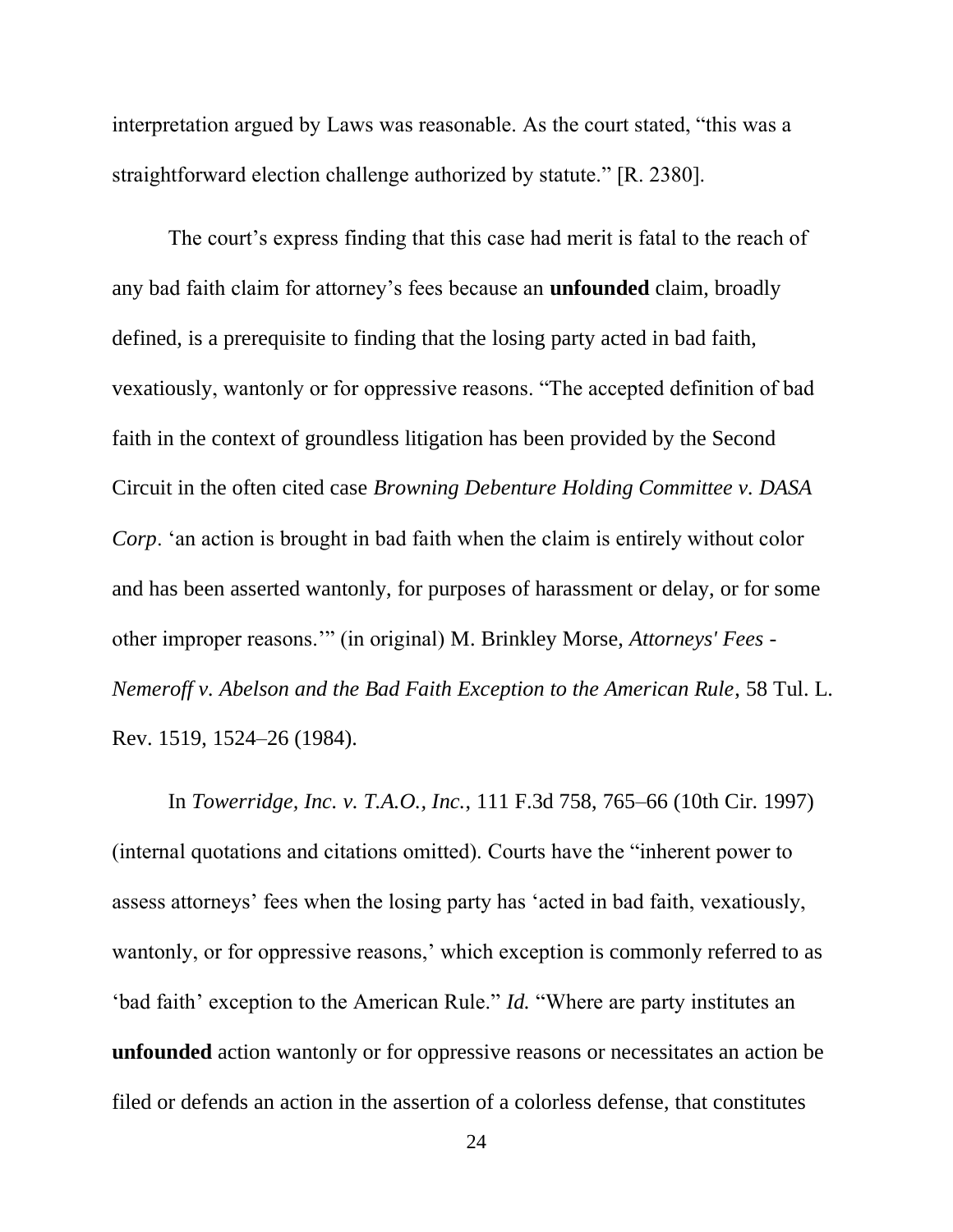bad faith which is grounds for an award of attorney's fees." *Id*. (emphasis added). *See Wardley Better Homes and Gardens v. Cannon*, 2002 UT 99, 61 p.3d 1009 (where the court referred to circumstances under which it is equitable to award fees which includes when a plaintiff acts in bad faith and pursued a **meritless** claim) (emphasis added). *See also EEOC v. US Steel Corp*., 877 F. Supp. 2d 278 (W.D.Pa. 2012).

A well founded meritorious claim **cannot** form a predicate for the award of fees to the non-prevailing party in the "interest of justice and equity." Any suggestion to the contrary in the Grayeyes's brief is not the law, bad judicial policy, and unworkable. In the context of the foregoing caselaw, the court's determination that this case had merit, facts of which in support are summarized on page 3 of the lower court's June 20, 2019 order, an award of fees in the interest of justice and equity was not warranted. [R. 2380].

Of particular importance is the fact that the record evidence is that the beginnings of this case are found in a declaration of candidacy filed under oath by Grayeyes. He indicated by satellite coordinates and a photo, a house on Navajo Mountain, Exhibit 13 [R. 16-24], in which he claimed was his "principle residence". While that house is in Utah, it is **not** his house. The court found, "Grayeyes does not have a physical house at Navajo Mountain and stays at different locations." [R. 2377]. In other words, the declaration was **not** true. The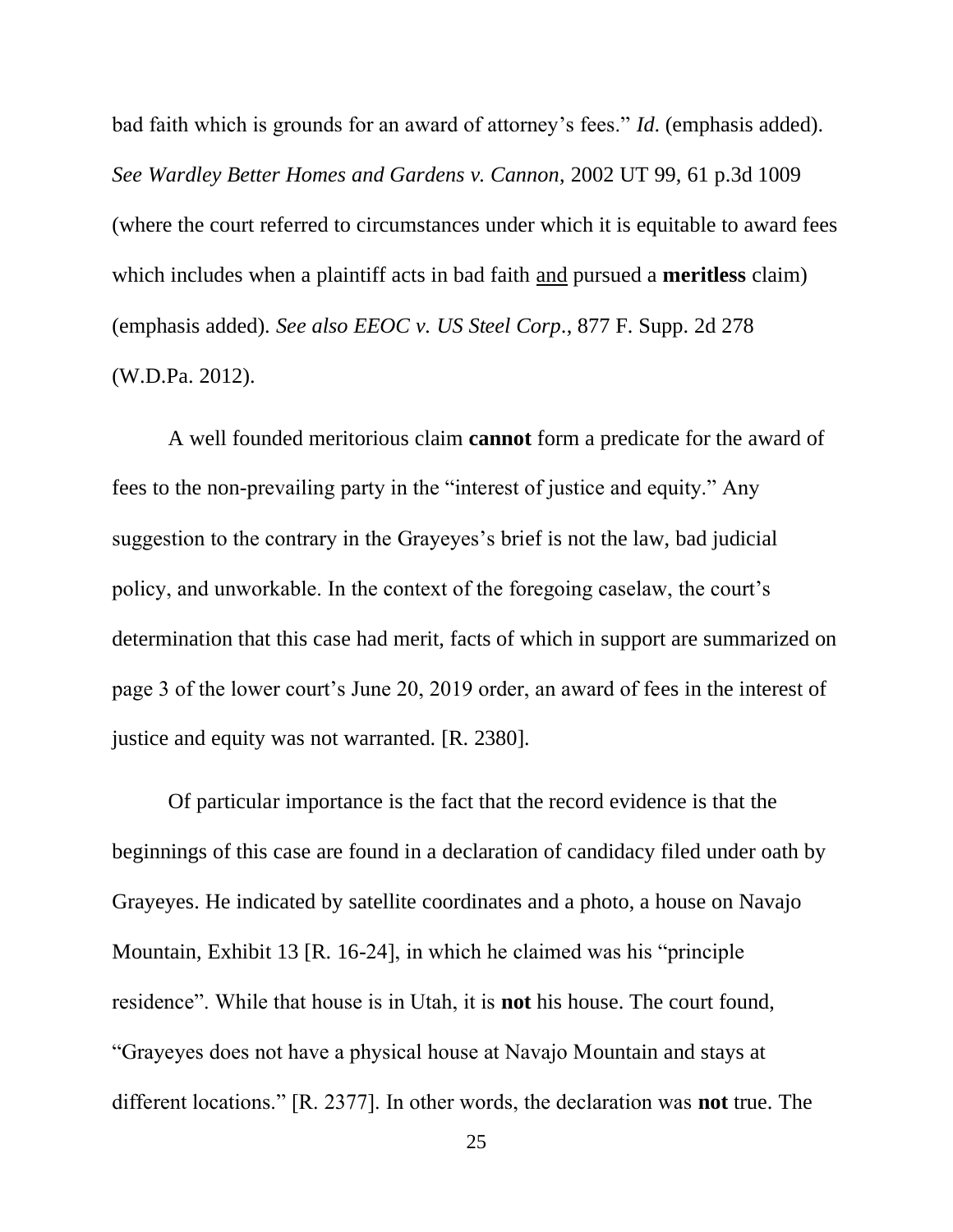clear and convincing evidence at the trial was that the house referred to in the declaration as Grayeyes' "principle residence" was a house lived in by Harrison Ross that he had lived in it for at least one year prior to the election. Given these facts and the others identified by the lower court in its June decision, there was substantial justification for the court to determine that this case "had merit." [R. 2375].

#### **SUMMARY OF THE ARGUMENT**

It is unclear what is being advanced in Grayeyes cross-appeal as relevant error. Two arguments are apparently being made; first, Utah Code §75B-5-825 is unconstitutional and should not have been applied, and second, the lower court should not have applied Utah Code §78B-5-825.5 because it is also unconstitutional. This statute determines that a court may not award attorneys' fees under the private attorney general doctrine. Both arguments are incorrect.

Furthermore, the private attorney general doctrine argument has been waived and that doctrine also has no application to this case.

#### *A. Application of Utah Code § 75B-5-825*

In his application for fees, Grayeyes did not ask for fees under Utah Code §75B-5-825. However, the trial court ruled that the only basis for bad faith fees is under the statute, and accordingly denied the application because the court found,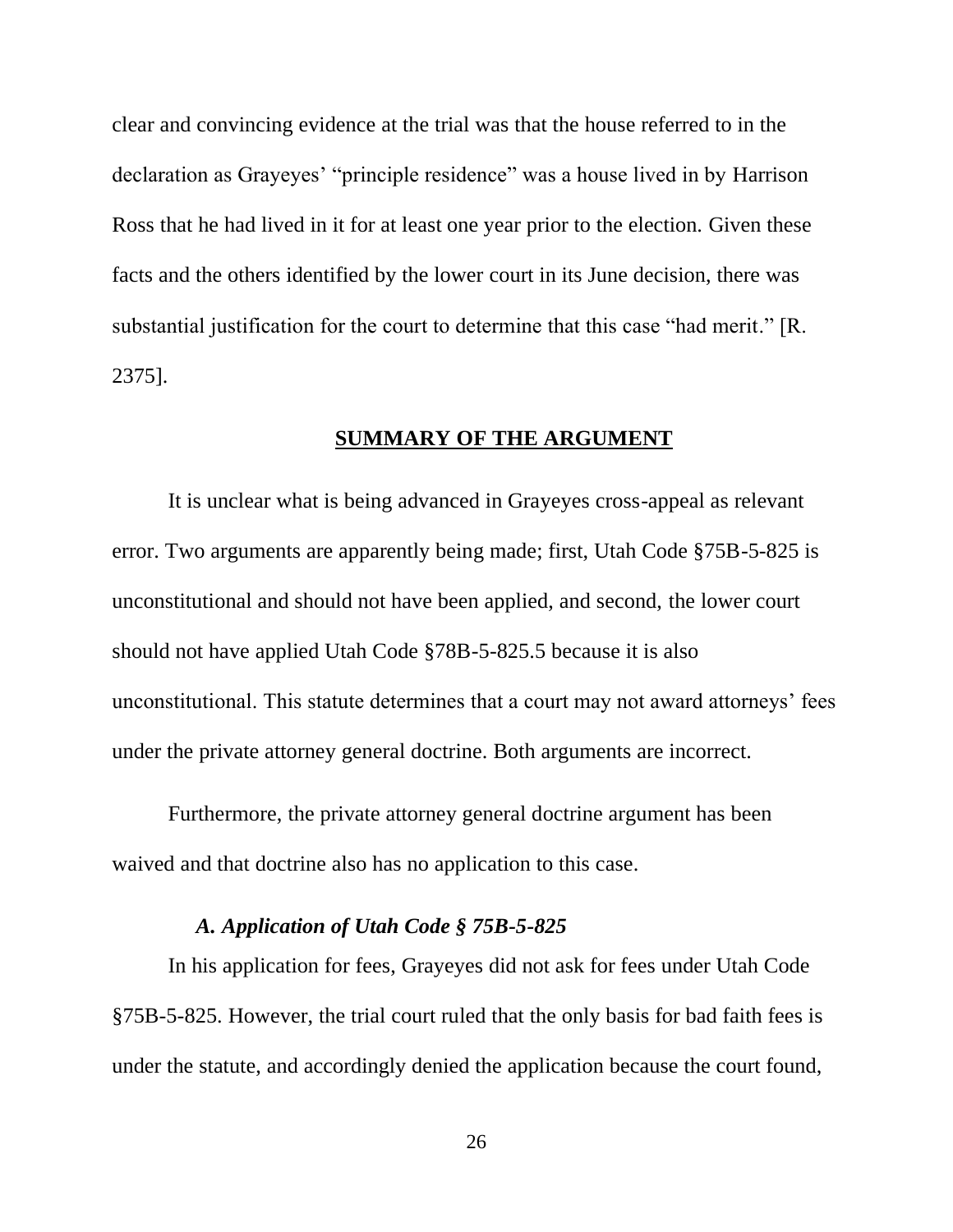as argued above, Laws' claim had substantive merit. Thus, an essential element of the statute to award fees had **not** been met. While Laws does not agree that the only way to recover bad faith fees is under this statute, the court did not commit error because this statute is not unconstitutional.

Respondent relies on *Injured Workers Ass'n of Utah v. State*, 2016 UT 21, ¶ 33, 374 P.3d 14, 22. He argues that the decision in that case renders Utah Code §75B-5-825 an unconstitutional encroachment on the power of this Court to regulate the "practice of law". However, the rationale of *Injured Workers* is **not** applicable to this case.

In footnote 7, not mentioned by Grayeyes, the Court stated, "we stress that this opinion is limited to legislative attempts to regulate the attorney-client relationship. We are **not** foreclosing the legislature's ability to designate statutory attorney fee awards." (emphasis added) *Id*. at 32 n. 7. The attorney-client relationship is not implicated by an award of fees to the prevailing party under our bad faith statute.

Moreover, the court's footnote referred, with approval, to a 2007 case *Bilanzich v. Lonetti*, 207 UT 26, 160 p.3d 1041. In *Bilanzich*, the court interpreted another legislative enactment broadening the right of a party to recover fees in which the parties' contract was one sided allowing only one party to recover. The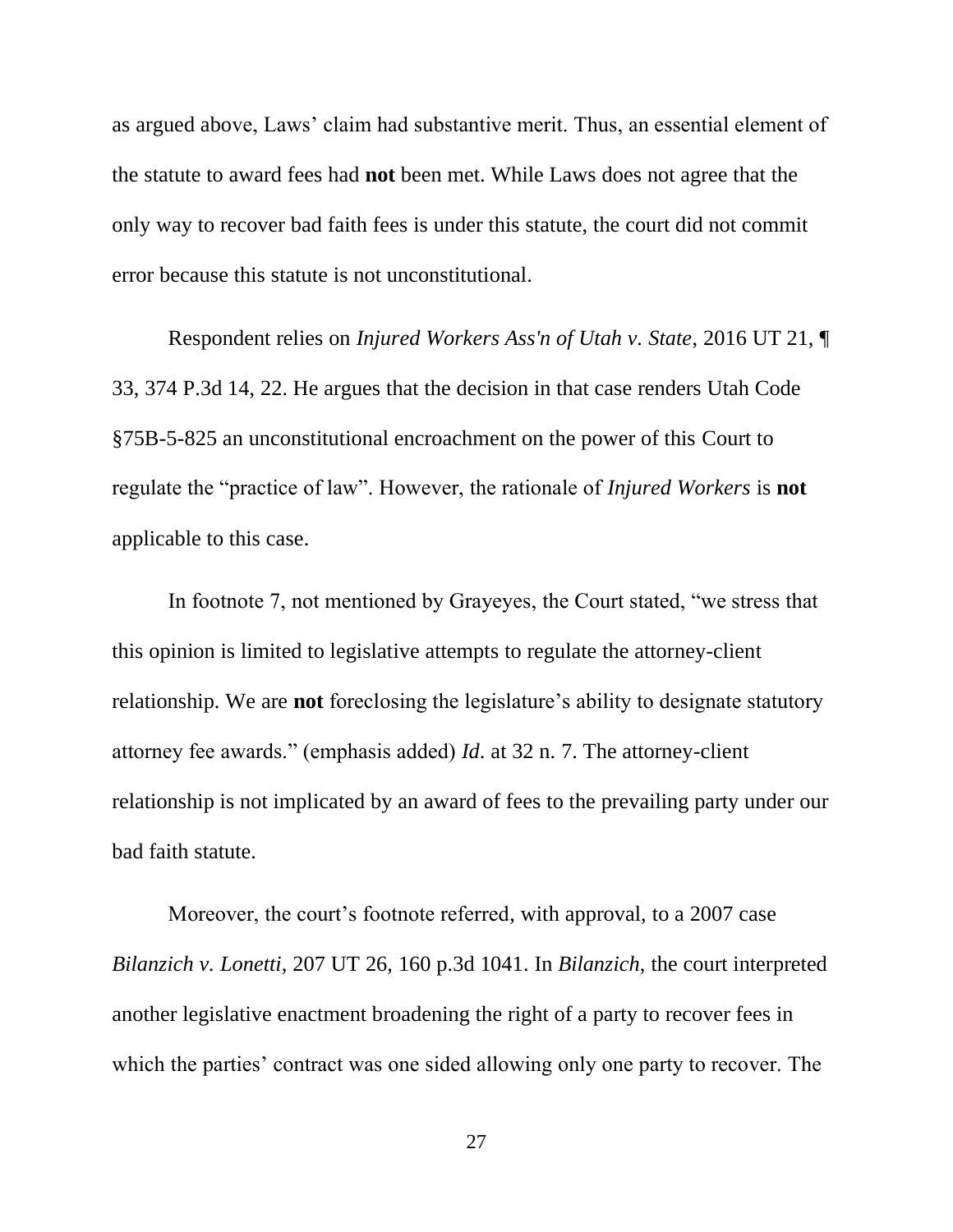legislature changed that to allow either party to recover. Aside from limiting its holding to "attempts to regulate the attorney client relationship," the Court's reference to *Bilanzich* indicates that the decision does not impact any and all legislative enactments regarding awards of attorneys' fees. *Id*.

Grayeyes misreads the *Injured Workers* holding. It is limited to fee schedules or in instances where the legislature intrudes on the attorney-client relationship only. Awarding fees to the opposing prevailing party, no matter the context, simply does not impact this relationship. The fees are awarded for opposing counsel, not your own.

The footnote is dicta, but it is important to understanding the logic and breadth of the Court's decision. Certain kinds of legislative enactments address the award of attorneys' fees and the Code is replete with many provisions where the prevailing party may be awarded fees. Respectfully, this Court did not intend to hold the totality of those statutes unconstitutional. Such a major shift in that area would have been made manifestly clear. The reference to the *Bilanzich* case was illustrative that the court did not find that kind of legislation in the fee area an impermissible encroachment.

Similarly, §75B-5-825 does not implicate the attorney-client relationship and is not unconstitutional. The operation of this statute, rather than restrict judicial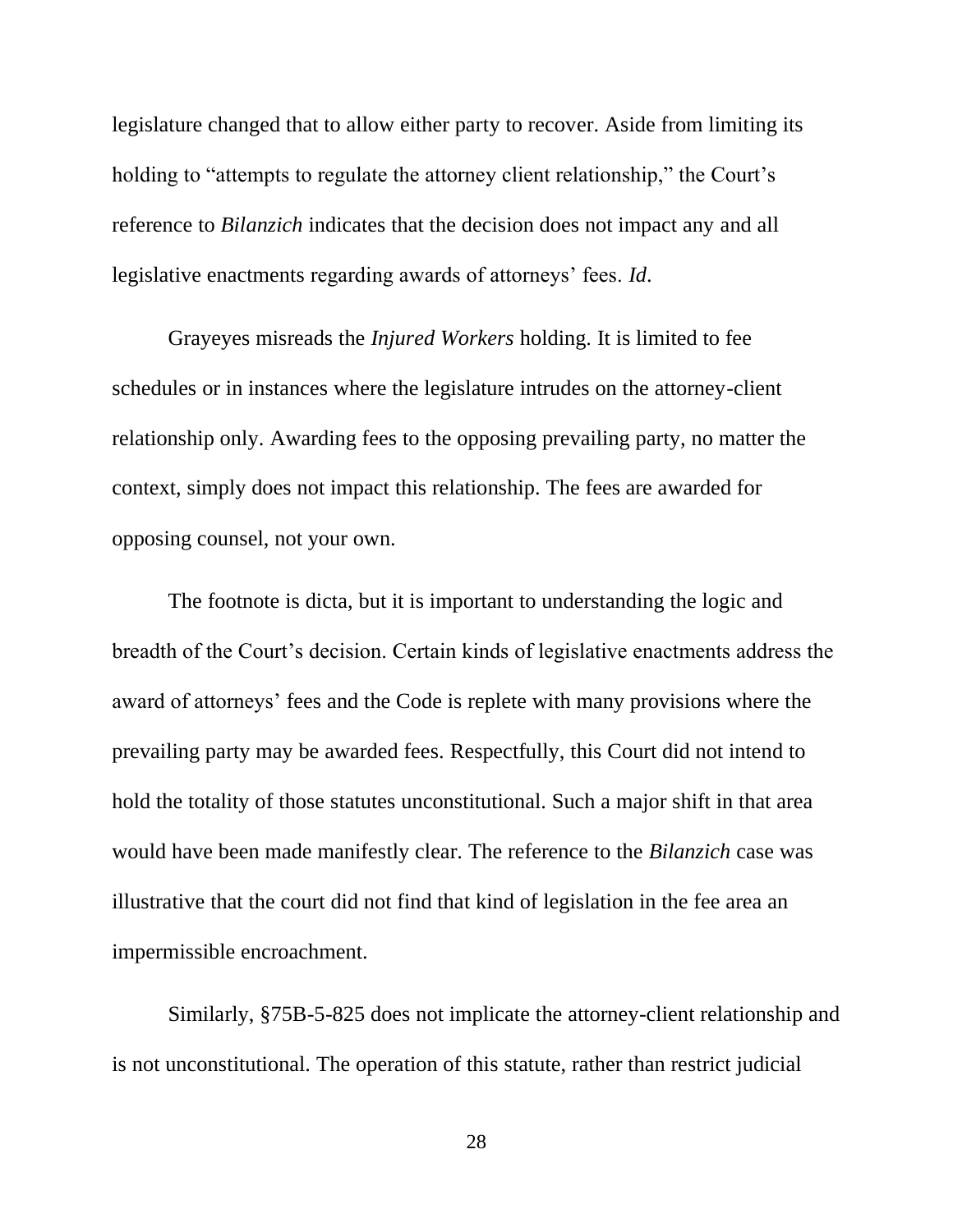powers, acknowledges judicial power to award fees in certain circumstances. The court is given discretion, unfettered by legislative directive to award fees where a case is meritless **and** prosecuted in bad faith. Those powers, however, are equitable powers that the court already has. *See Wardley Better Homes & Gardens, supra*. Thus, it would be non-sensical to interpret a statute providing the remedy that a court is already empowered to provide, to be an impermissible restriction on that very same judicial power, much less unconstitutional.

Clearly, Utah Code §75B-5-825 is tantamount to the legislative recognition of a power that the courts already have. As stated in *Stewart v. Utah Pub. Serv. Comm'n*, 885 P.2d 759, 783 (Utah 1994) "courts have exercised that inherent power in several categories of cases." One is where a party acts "in bad faith, vexatiously, wantonly, or for oppressive reasons." *Id*. The fact is that Laws filed a lawsuit authorized by state, is in the category of persons who are so authorized, presented credible evidence in support, but was not successful because of a statutory interpretation of first impression. To award fees in this context, either by statute or in equity, would be an inexplicable incongruity.

#### *B. The Private Attorney General Doctrine*

Preliminarily, although Grayeyes mentions the doctrine, no meaningful arguments or authorities are presented in support of this section of his brief. As such this argument has been waived. Rule 24(a)(8); *State v. Johnson*, 2017 UT 76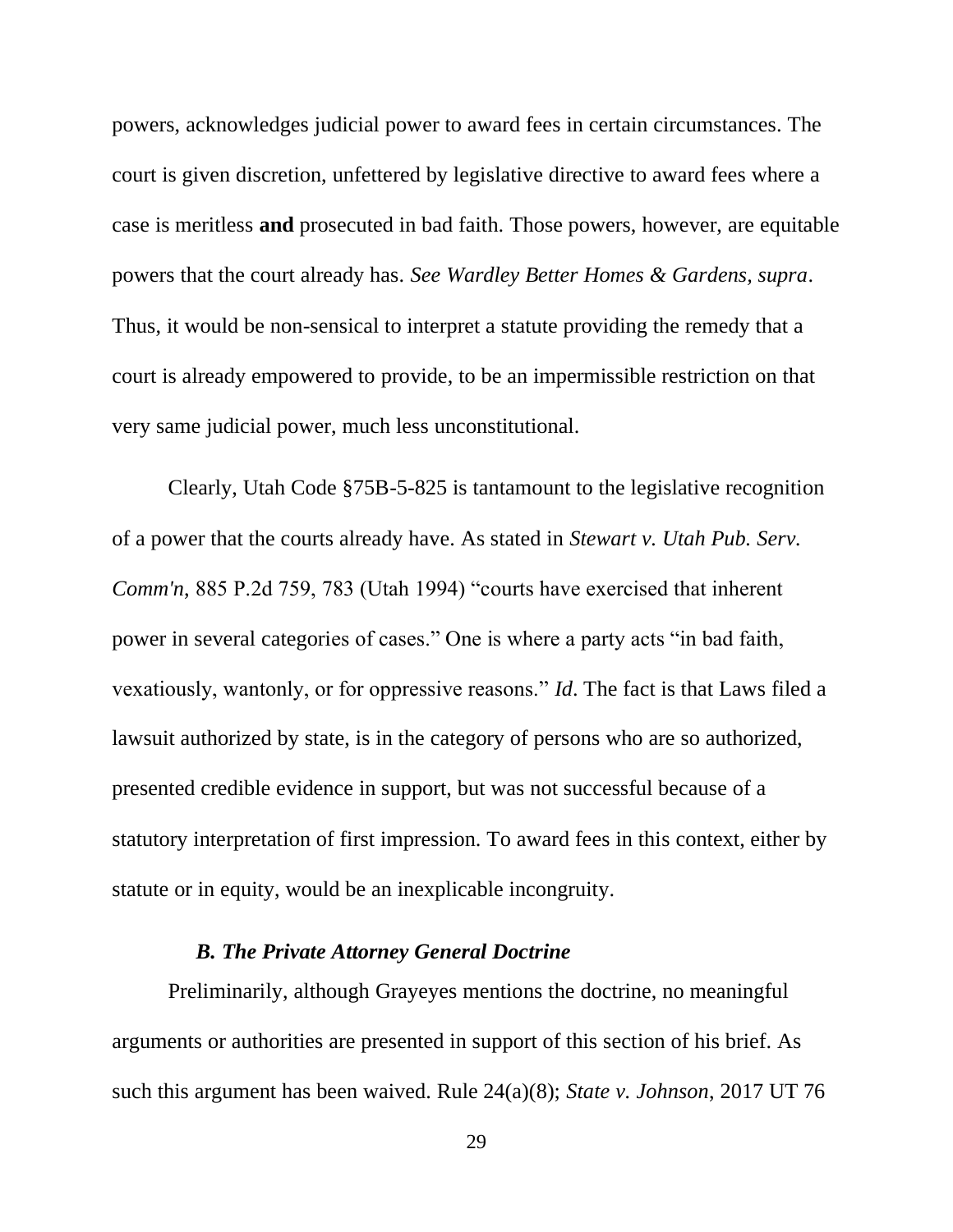(Utah 2017). Grayeyes cannot cure his waiver in a reply. *See Settlers Landing, LLC v. W. Haven Special Serv. Dist*., 2015 UT App 54, 346 P.3d 684, 689 n.8 ("It is well settled that issues raised by an appellant in the reply brief that were not presented in the opening brief are considered waived and will not be considered by the appellate court.") (citing *Allen v. Friel,* 2008 UT 56, ¶ 8, 194 P.3d 903).

In the event the court decides this issue on the merits, Laws presents the following in support of his argument that the doctrine has no application in this case.

While Grayeyes has argued that Utah Code §75B-5-825.5 is unconstitutional, Laws agrees with the Utah Attorney General's filing that the constitutional question is **not** determinative. It does not have to be reached because the doctrine simply does not apply.

Utah courts have recognized the doctrine and applied it where appropriate. However, the court in *Stewart* cautioned in footnote 19, "[i]n holding that the private attorney general doctrine applies here, we note the exceptional nature of this case. We further note that any future award of attorney fees under this doctrine will take an equally extraordinary case." *Stewart*, 885 P.2d 759 n. 19.

In *Cloud v. Washington City*, 212 UT App. 348 ¶ 16, 295 p.3d 181, 186-187, the court states, "under this doctrine, a plaintiff can petition to recover attorneys'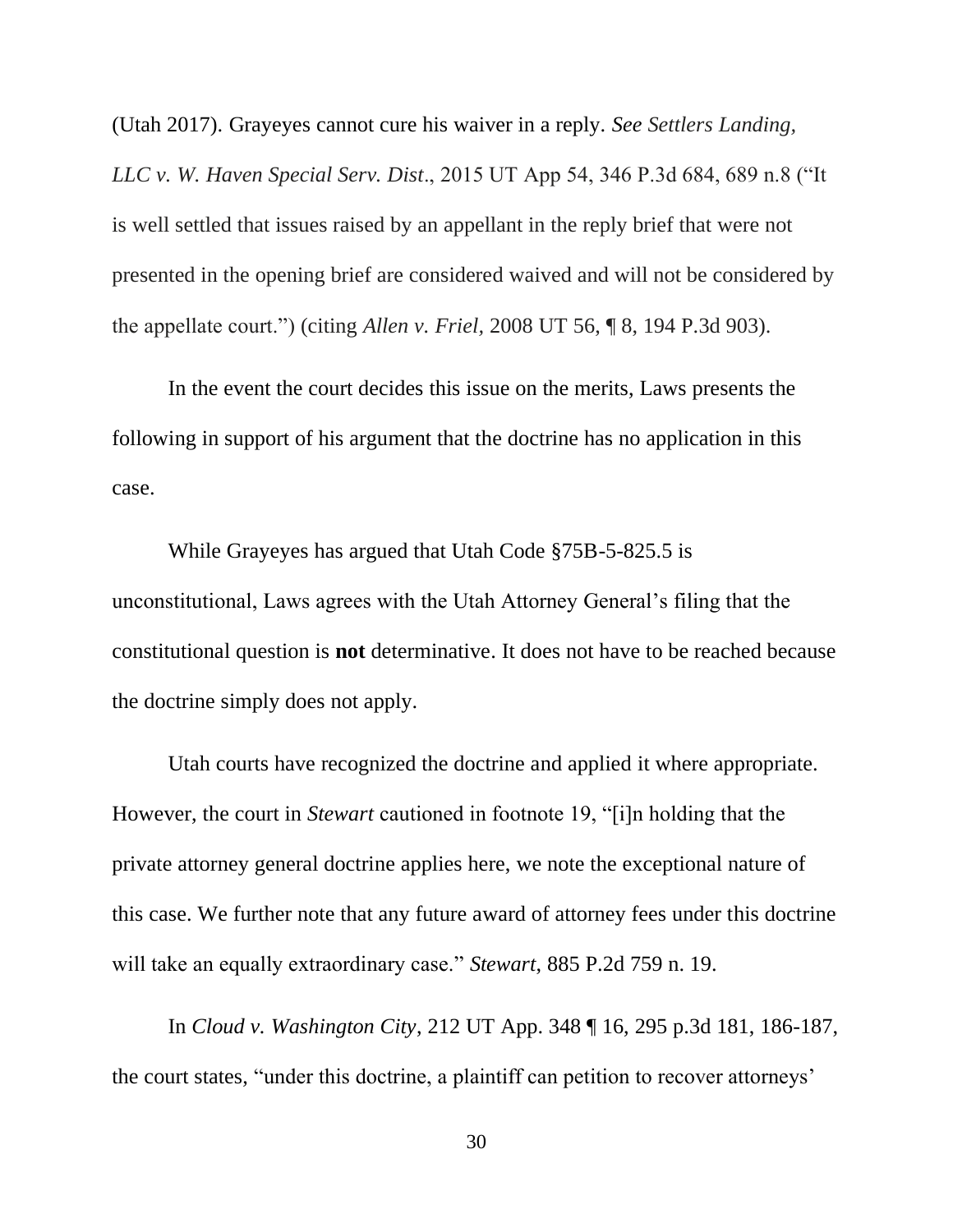fees 'as a private attorney general' when the 'vindication of a strong or societally important public policy' takes place and the necessary cost in doing so 'transcend the individual plaintiff's pecuniary interest to an extent requiring subsidization.'" *Id*.

In addition to *Cloud*, other Utah cases have recognized the doctrine; *Highlands at Jordanelle, LLC v Wasatch County*, 2015 UT App 173, 355P. 3rd 1047, *Specht v. Town of Big Water*, 2015 WL 13386978, (Utah Dist. Ct. Aug. 14, 2015). The classic formulation of the doctrine is found in *Stewart*, where the Courts awarded fees because "…plaintiffs have successfully vindicated an important public policy benefiting all of the ratepayers in the state" by having certain rates set aside as unlawful, among other things. *Stewart*, 885 P.2d 759, 783.

These cited cases, and the many others involving the doctrine, articulate that its purpose is to encourage plaintiffs to file lawsuits that they would not otherwise have a monetary incentive to bring, provided that the lawsuit vindicates an important right affecting a strong public interest. As stated in *Cloud*, "A claim for fees under this doctrine requires, as a threshold matter, that **plaintiff** prevail on the merits of the underlying claim." (emphasis added) *Cloud*, 2012 UT App. 348 ¶ 16, 295 p.3d 181, 186-187.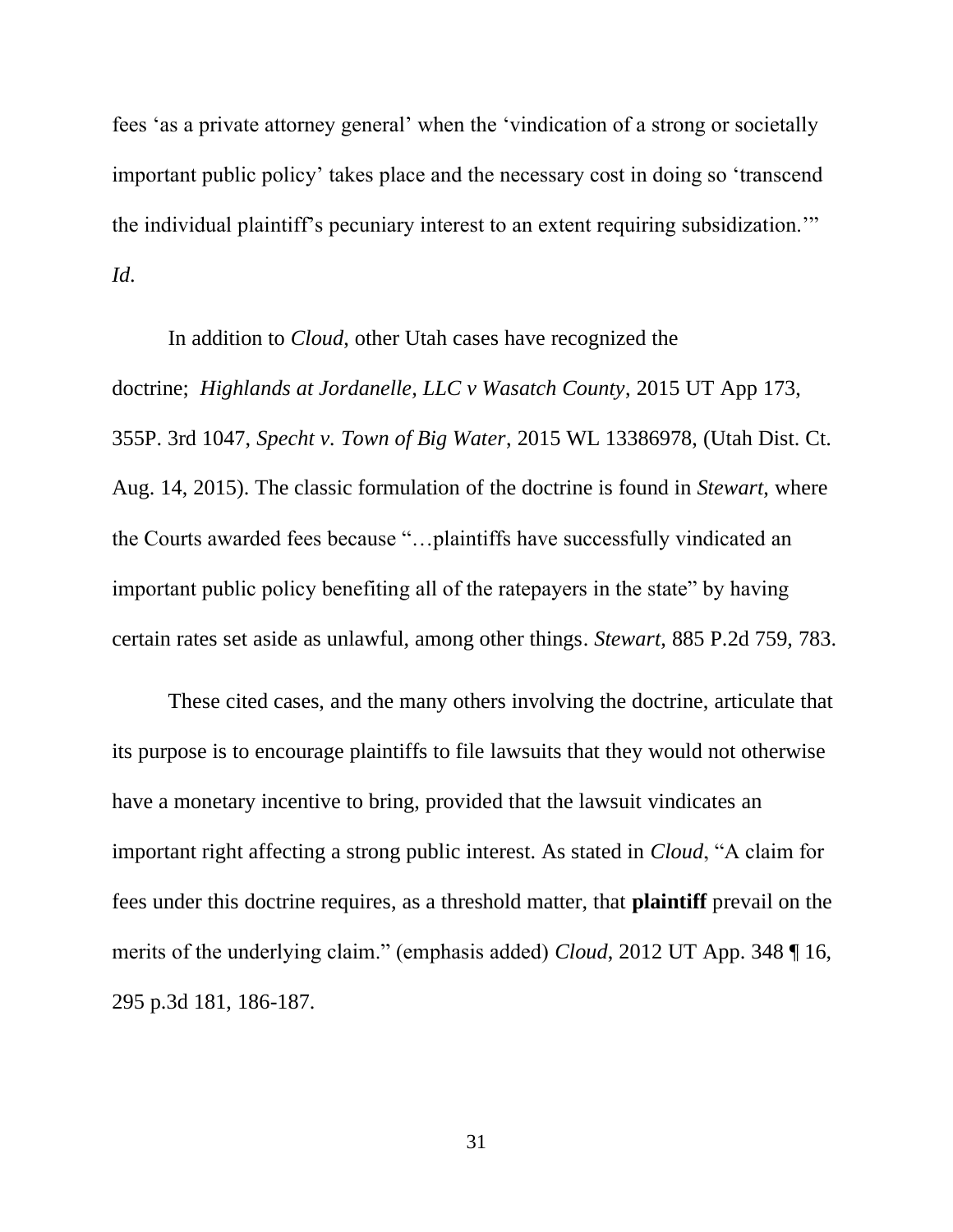Since Grayeyes is **not** a plaintiff, the private attorney general doctrine does not apply. The above cited authorities make it clear that to be awarded fees as a private attorney general, you must be a plaintiff. As a result, his argument fails.

Furthermore, this case did not vindicate any important public right. As the trial court stated, "This is a straightforward election challenge authorized by statute." [R. 2380]. Although Grayeyes repeatedly argued that his defense had broader implications for voting rights and the battle against discrimination, the lower court rejected that analysis. The court reasoned in its June 20, 2019 decision, "this is not a civil rights case" and that "this case is specific to one person and his qualification for office for office based upon residency." [R.2379-80]. Grayeyes defended because he wanted to remain in office. He had a clear personal incentive to defend.

The doctrine potentially applies where, without fee shifting, a case involving important public rights may never be brought because it would not be is economically rational to do so. In this case, the cost of defending the lawsuit did not transcend his personal interest in it i.e., staying in office. In other words, Grayeyes has a strong personal incentive to litigate this case, and he did not need the prospect of an attorneys' fee award to incentivize him to defend himself. In short, Grayeyes defended this case to keep his job, not to advance any public right or interest. Thus, the core purpose of the doctrine is not met in this case.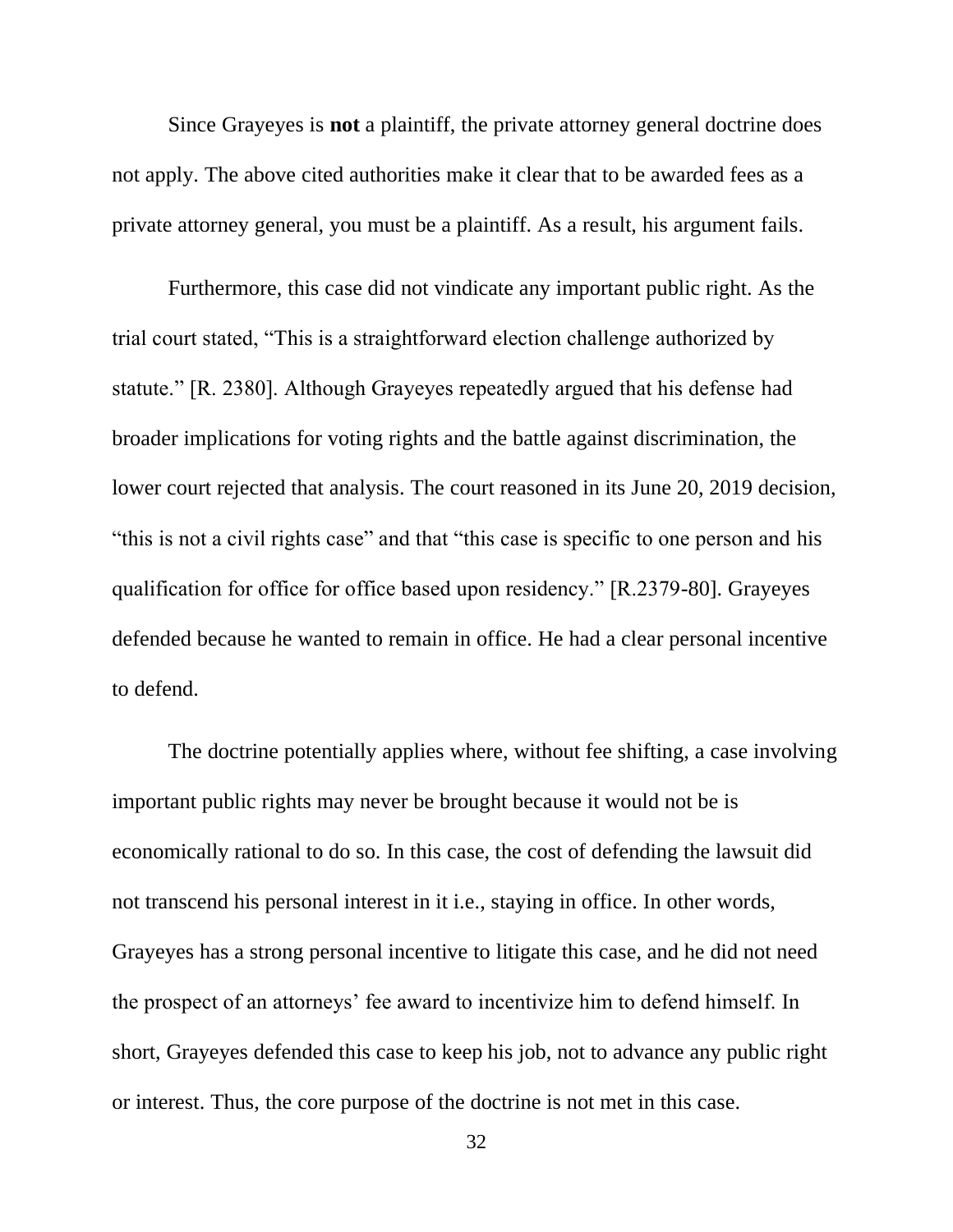#### **CONCLUSION**

For the foregoing reasons, and those contained in the opening brief, the trial court's finding of laches should be reversed. This court should use the rules of statutory construction to find Laws' petition was timely and Grayeyes failed to establish residency within San Juan County. Additionally, Grayeyes is not entitled to attorneys' fees or costs for the reasons articulated in Section II of this brief.

The Court should deny Grayeyes request for attorneys' fees and any additional relief.

RESPECTFULLY SUBMITTED, this 11th day of May, 2020.

.

#### STIRBA, P.C

#### /s/ Peter Stirba

Peter Stirba Valerie Wilde

*Attorneys for Appellant/Cross - Appellee Kelly Laws*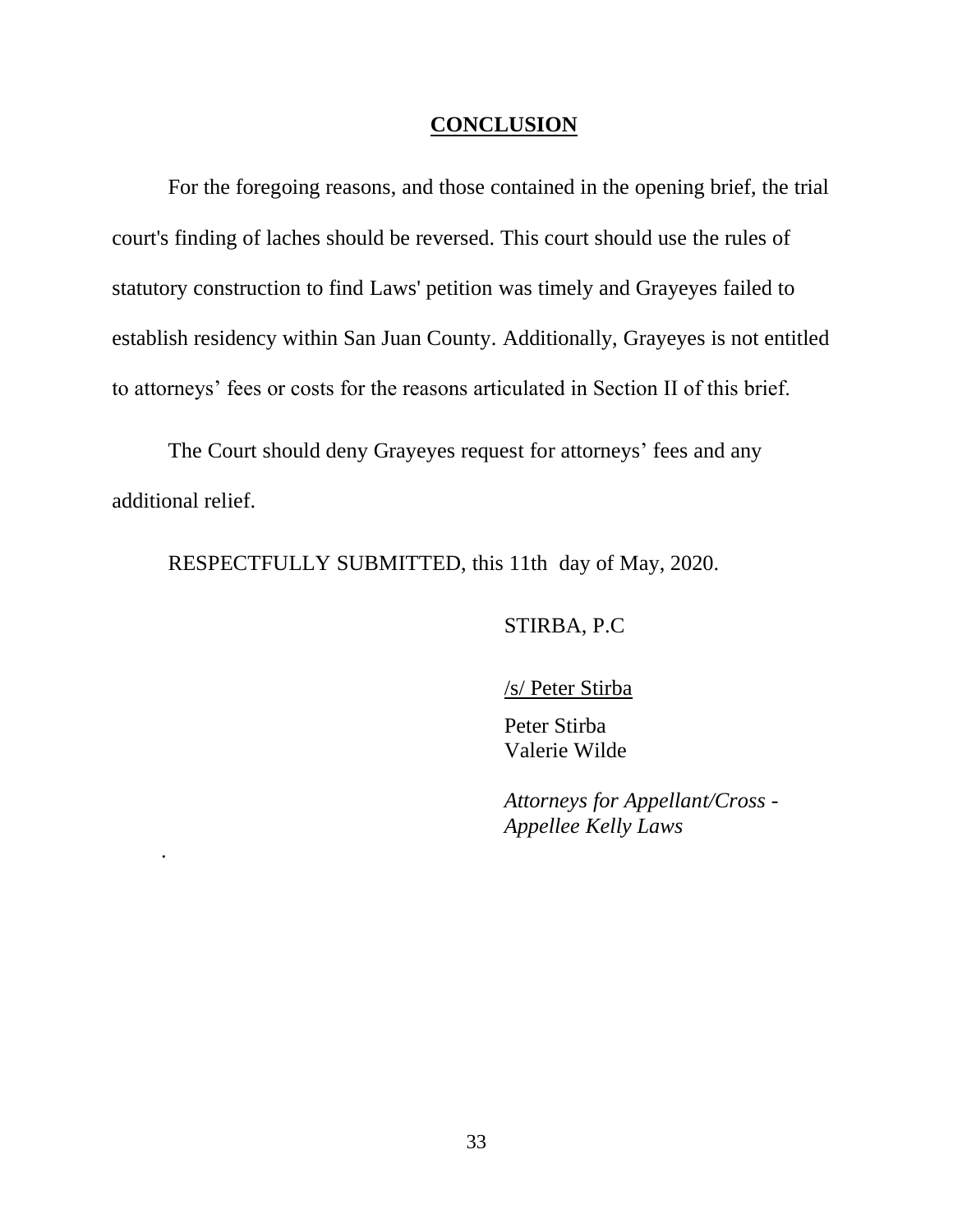#### **CERTIFICATE OF COMPLIANCE**

Pursuant to Rule 24(a)(11) of the Utah Rules of Appellate Procedure, the undersigned hereby certifies that according to the word count of the word processing system used to prepare this brief, this brief contains 7,615 words, excluding the title page, table of contents, table of authorities, addendum, and certificates hereto. Neither this brief nor its addendum contain non-public information.

STIRBA, P.C.

/s/ Peter Stirba Peter Stirba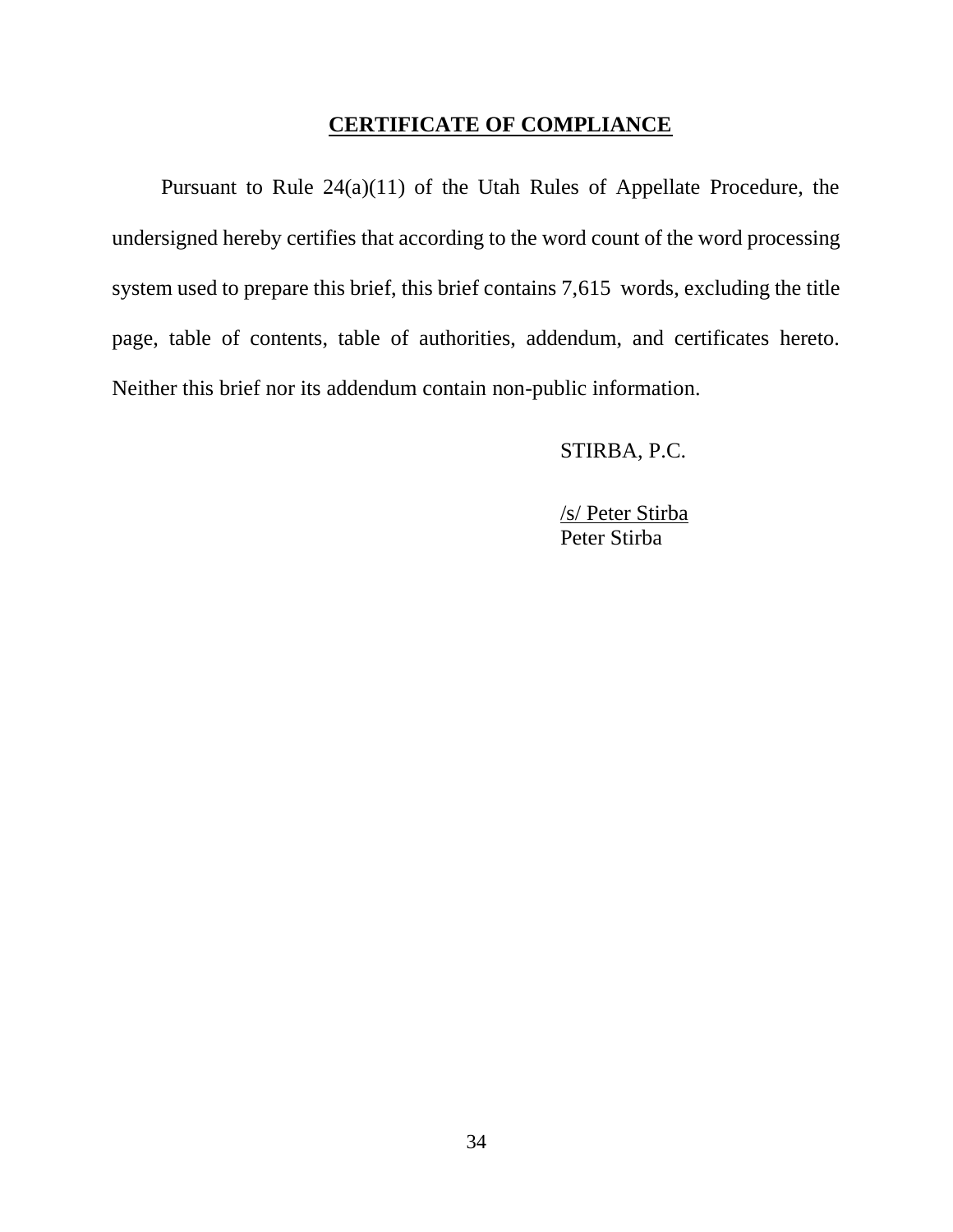## **CERTIFICATE OF SERVICE**

I HEREBY CERTIFY that on this  $11<sup>th</sup>$  day of May 2020, a true and correct copy of

#### the foregoing **REPLY BRIEF OF APPELLANT/CROSS-APPELLEE KELLY LAWS**

was electronically served on the following:

Steven C. Boos **MAYNES, BRADFORD, SHIPPS & SHEFTEL, LLP** 835 East Second Avenue, Suite 123 Durango, CO 81301 Telephone: (970) 247-1755 Email: sboos@mbssllp.com

David Irvine 747 East South Temple Salt Lake City, UT 84102 Telephone: (801) 579-0802 Email: dirvine@aol.com

Eric P. Swenson 1393 East Butler Avenue Salt Lake City, UT 84102 Telephone: (801) 521-5674 Email: e.swenson@comcast.net

Alan L. Smith 1169 East 4020 South Salt Lake City, UT alankaed@aol.com

In care of: Tyler R. Green (10660) Utah Solicitor General Stanford E. Purser (13440) Deputy Solicitor General P.O. Box 140856 Salt Lake City, UT 84114 Phone: (801) 366-0533 Email: notices@atutah.gov